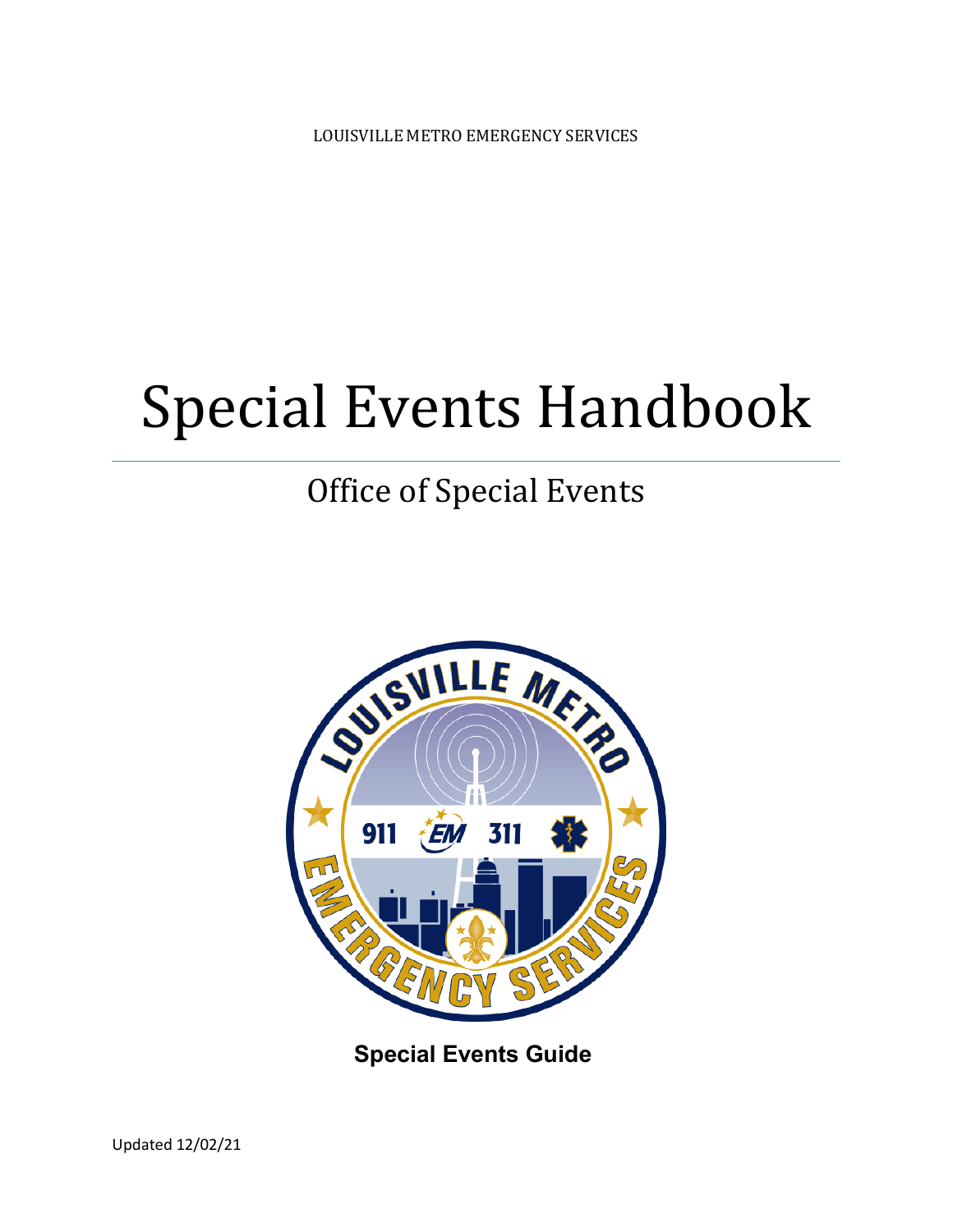#### [ASSESSED FEES](#page-5-0)

#### [SPECIAL EVENTS CHECKLIST](#page-6-0)

#### **[PERMITS](#page-8-0)**

[EVENT TYPES AND SUPPLEMENTAL](#page-3-0)  **[REQUIREMENTS](#page-3-0)** 

[SUPPORTING AGENCIES FOR SPECIAL](#page-19-0)  **[EVENTS](#page-19-0)** 

[WAZE APP!](https://www.waze.com/events)

#### **Special Events Applications**

| <b>ONLINE APPLICATION</b>                                            |                                                                                                  |
|----------------------------------------------------------------------|--------------------------------------------------------------------------------------------------|
| <b>Below are PDF files for special events:</b>                       |                                                                                                  |
| Clean Up Plan Addendum                                               | <b>Pyrotechnic Application</b>                                                                   |
| <b>Notification of Party Petition</b>                                | <b>Event Recycling Guide</b>                                                                     |
| <b>Temporary ABC License Application and</b><br><b>Instructions</b>  | <b>Tent Permit Application</b>                                                                   |
| <b>Master Vendor Application</b>                                     |                                                                                                  |
|                                                                      |                                                                                                  |
| You can create your Application's Event<br>Map by using <b>LOGIC</b> | You will need Acrobat Reader to view.<br>To download and install Acrobat Reader<br>(click here). |

Prior to submitting a Special Event Application, please understand that you or your organization will be charged for **100% of the cost of city services** that are provided for your event. Also, if you have an outstanding balance from previous events, **the OSE will not accept your application** until you have a zero balance.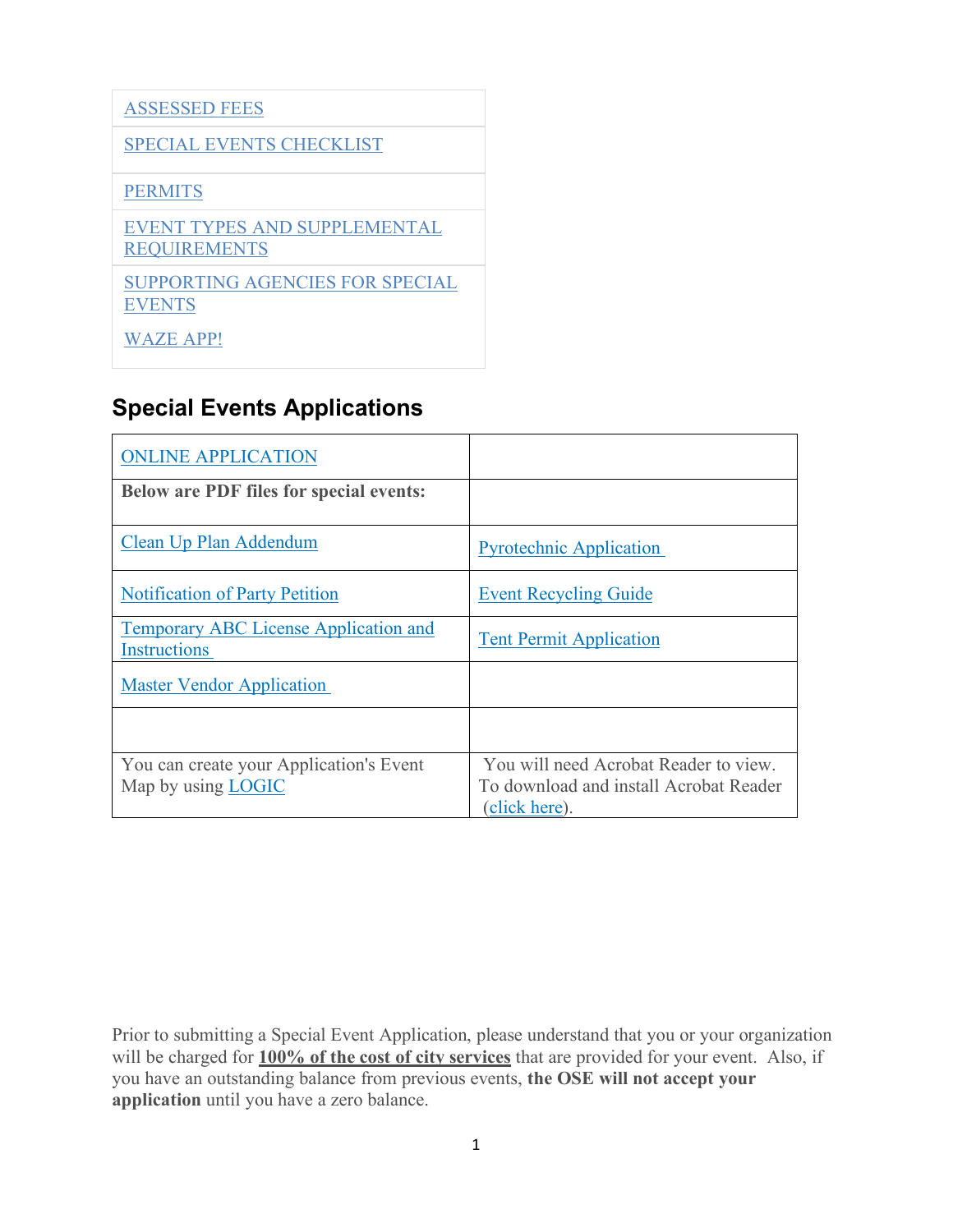[Special Event Application](https://louisvilleky.gov/government/emergency-services/office-special-events) must be submitted online:

- When (2) or more city services are needed;
- When an event will affect the city streets, sidewalks, or Louisville Metro Government property;
- When displaying fireworks, selling food and alcoholic beverages, closing streets, bagging meters and using large tents (additional licenses and permits are required).
- $\bullet$  (90) days prior for a large event and (60) days for a small event to the event start date;

#### The following items **must be provided at time of application**:

- Application Fee (Credit card or Check. No Cash) **FEE IS NON-REFUNDABLE**
- Insurance Certificate
- Security Plan (LMPD will have final approval)
	- o Events providing alcohol shall be required to supplement the security plan with sworn uniformed law enforcement officers.
- Traffic Control Plan (LMPD will have final approval)
- Map of Venue/Walk-Run Route
- Streets to be closed
- Clean up Plan
- If you have a 501C3 Non-Profit Status, a copy of your organization good standing status from the Secretary of State along with your 501(c) Determination Letter, and list of current board members must be submitted in order to receive 25% discount

Accordingly, site maps must accompany all Special Event applications. A site map must clearly define the event area being permitted and include all of the following, if and when applicable:

- All affected streets, alleys and rights-of-way, including those that will be closed;
- Alternate routes for traffic and buses, if streets are going to be closed;
- Designated entrances and exits;
- Designated parking areas;
- List locations of installed signage and banners
- List locations of all barricades, traffic control devices, erected tents and temporary structures, participating vendors - fixed and mobile, dumpsters, recycling and trash receptacles, tables (picnic) and seating layout
- Placement of stage(s), signs and banners, permanent and portable restroom facilities;
- Sources of electrical supply and service, including permanent electrical power sources and portable generators.

Once the application is completed, submitted for review and the application processing fee is paid, the OSE will send a copy of the application and all supporting documents to the respective Metro agencies for review and approval. The respective agencies will review the application and prepare a cost estimate. An estimated invoice and/or a Memorandum of Agreement (MOA) will be sent for your review. If satisfied with the cost estimate, your will sign the Estimate and/or MOA and return it via email or fax. Once the OSE receives it, we will issue a Special Events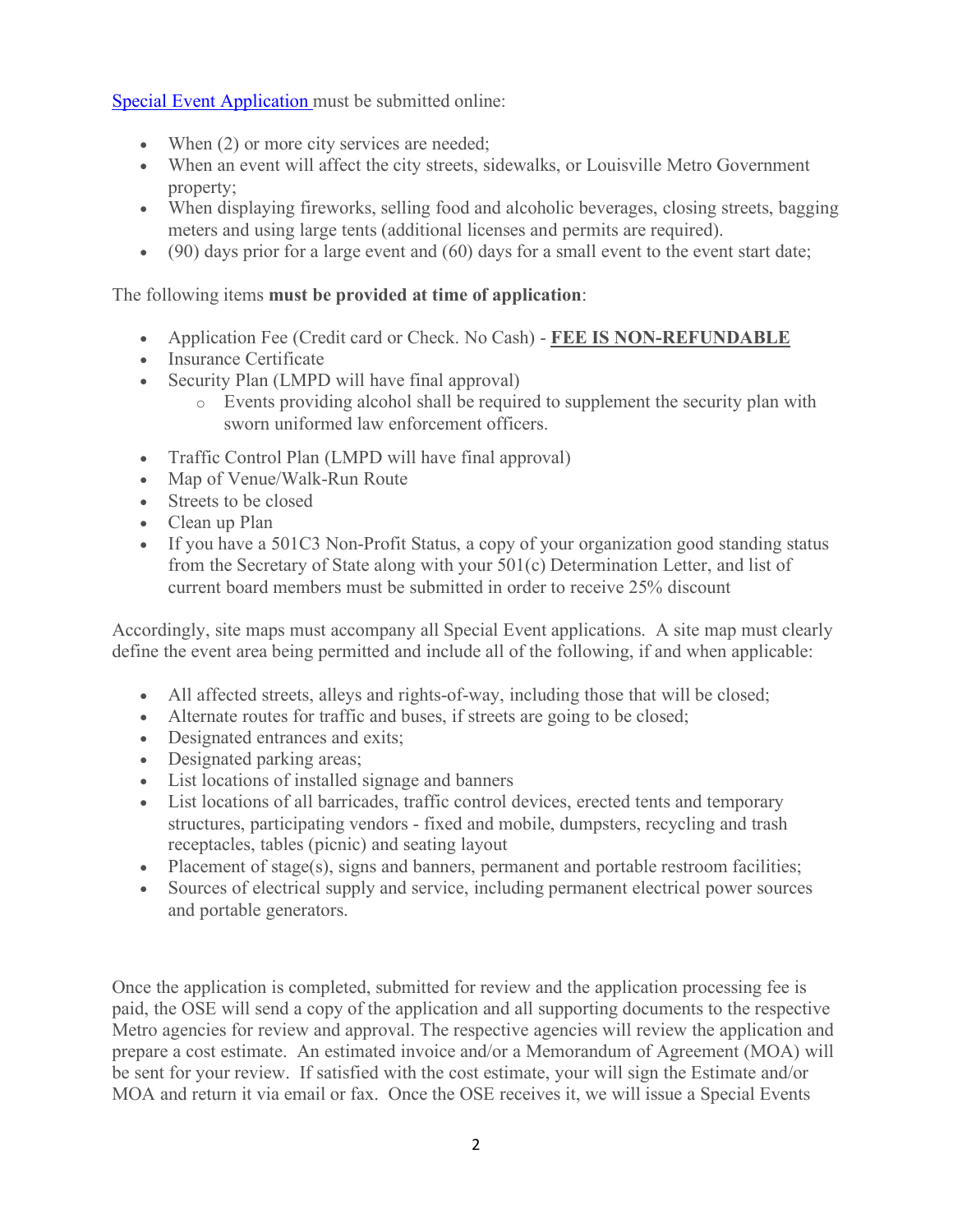Permit to the event producer. Permits can be emailed and/or picked up in the Office of Special Events by appointment. If the application is denied, the event producer will be contacted as soon as possible and but preferably no later than (10) business days prior to the scheduled event date and advised regarding next steps.

If your event is approved, **you must notify all affected residents and businesses 30 days prior to the event**. There are additional notification requirements for block parties and large events. At the same time, you must send copies of the notification documents (fliers, letters, email etc.) to the Office of Special Events that were used to notify affected residents and businesses.

Press releases and camera ready site maps must be submitted to all local media outlets 14 days prior to event.

#### **ONLINE CALENDAR**

Metro Louisville maintains an on-line calendar containing information about festivals and events throughout the Louisville Metro area and posts approved events and event road closures to the website each month.

As an event producer, you may now **[request to add your event to the City Events](https://louisvilleky.gov/government/city-events/services/add-event-city-event-calendar)  [Calendar.](https://louisvilleky.gov/government/city-events/services/add-event-city-event-calendar)** Also [View City Events Calendar.](https://louisvilleky.gov/events)

#### <span id="page-3-0"></span>**EVENT TYPES AND SUPPLEMENTAL REQUIREMENTS:**

#### **Parade, Walk/ Run, Rally, Public Gathering Walk/Run Block Parties, Festivals, Parades, Rallies, Competition, Entertainment:**

If an event producer plans to host one of the above listed events, the following is required:

- Submission of a special event permit application along with a \$25 (parade) \$40 (small) or \$75 (large) application processing fee;
- **Site map indicating street closure(s) between 8am -11pm**. In order to minimize traffic disruptions to our citizens **all walks/runs must start no later than 8 a.m**.
- Designed route map;
- Prepare and distribute a press release and camera-ready site map to all local media outlets for any street closings, traffic or bus route changes;
- For small residential block party assemblies, *a petition from 75% of the affected residents/businesses stating they do not object to the street closure prior to application submittal;*
- For all large events, all businesses or residences that will be impacted by the event **must be given a written notice at least 14 days prior to the event**. A list of those notified must be submitted to the Office of Special Events at least one business week prior to the event.
- Documentation (i.e. fliers, letters, email, etc.) notifying affected residents and businesses;
- Event(s) must not create traffic or safety problems;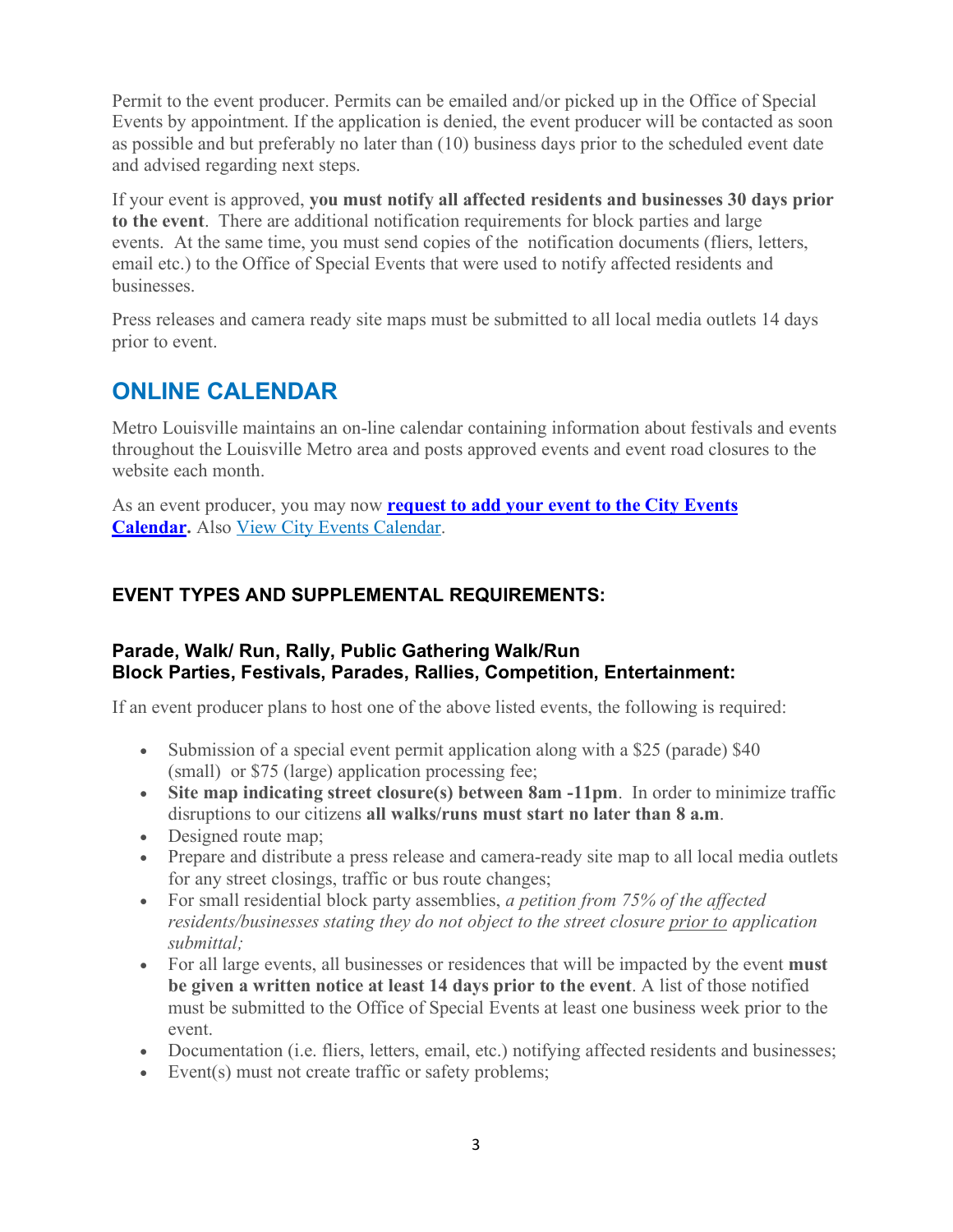- The event organizer shall develop a written Emergency Action Plan (EAP) and shall present the plan to Metro Government prior to the event. These plans shall cover (but are not limited to) events such as inclement weather, medical problem, transportation issues, evacuations, etc.
- It can be very detailed and can include contact information for emergency personnel onsite the date of the event. Or, it can be a simple statement such as, "Call 911", "Nurse or EMT on site", "Cancel the event", or "Take shelter in the nearest building". This can be written by the event organizer or by the contracted vendor providing emergency services for the event.
- Access for local traffic and emergency vehicles must be maintained at all times;
- Must provide own barricades for and place according to an approved Maintenance of Traffic plan;
- Provide traffic control plan which includes the location(s) of posted Detour Signage for partial and full closures
- Additional Type 2 lighted barricades after dark;
- Event barricades and signage must be removed by the first business day following the event to ensure that Louisville Metro streets and right-of-ways are reopened to traffic as soon as possible.

#### **ENFORCEMENT OF SPECIAL EVENTS**

The Office of Special Events ensures all city permitted events adhere to the policy set forth with the primary administrative citing responsibility resting with it and any other enforcement agency (i.e. Louisville Metro Police, Louisville Fire department etc.). It is the responsibility of the event producer to operate under the terms and conditions of the approved permit abide by the Louisville Metro Code of Ordinances and Chapter 100, Parades & Public Assemblies.

## **APPEALS PROCESS FOR DENIED EVENT APPLICATIONS**

If an event application is denied, an event producer has the right to appeal in writing, within (5) business days of the notice of denial to:

**Louisville Metro Emergency Services Special Events Office 410 S. Fifth Street, Ste. 100 Louisville, KY 40202**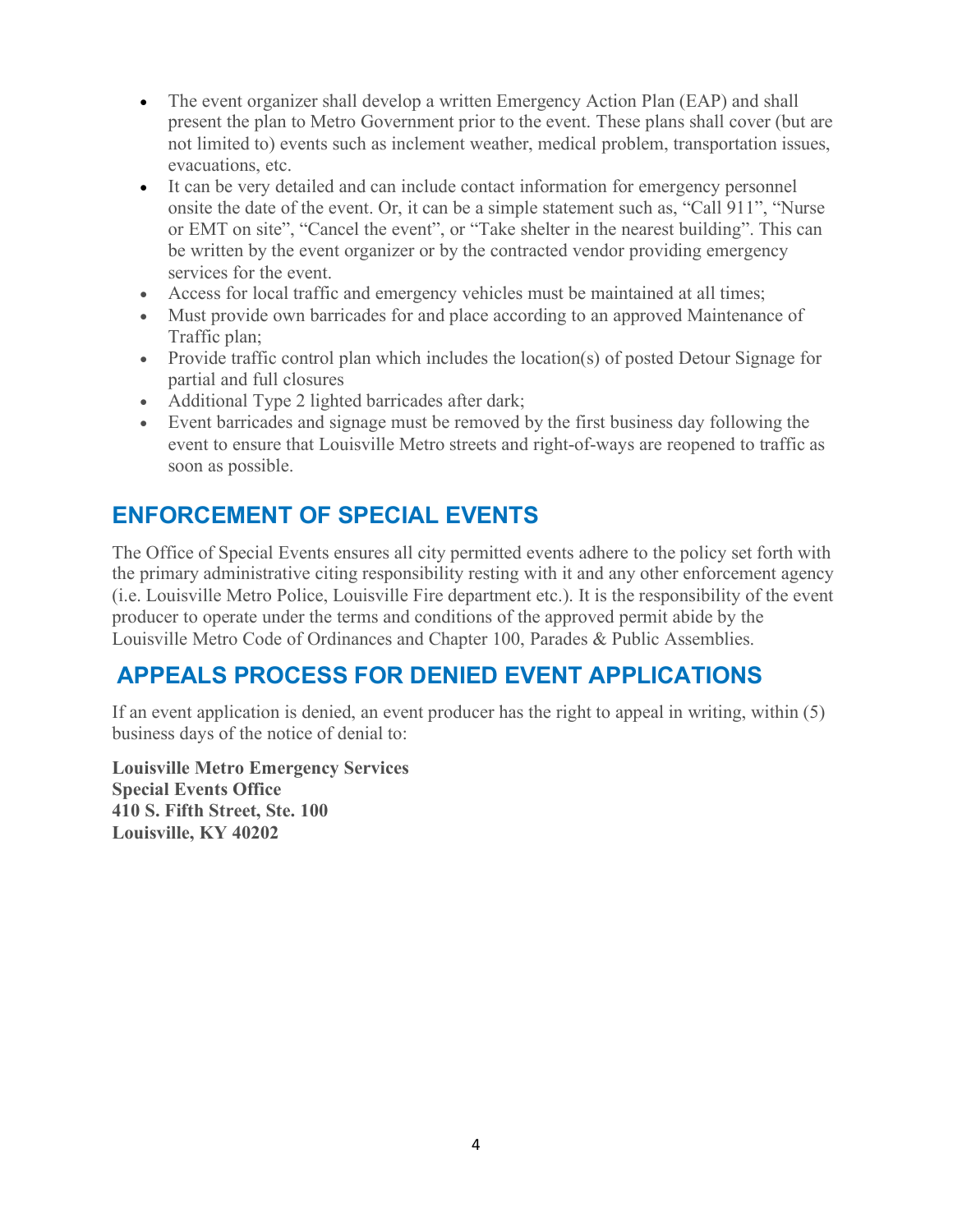## <span id="page-5-0"></span>**ASSESSED FEES**

Application processing fees are due in advance before the application is processed. **All application fees are non-refundable.**

| <b>Type</b> | <b>Event Type</b>          | Fee           | <b>Insurance Required</b>                   | <b>Application</b> |
|-------------|----------------------------|---------------|---------------------------------------------|--------------------|
|             |                            |               |                                             | <b>Submittal</b>   |
| Class A     | $5,000$ participants +     | \$75          | Yes                                         | 90 days            |
| Class B     | $500 - 5,000$ participants | \$75          | Yes                                         | 90 days            |
| Class C     | Less than 500 participants | \$40          | $No*$                                       | 60 days            |
| Class D     | Pyrotechnics and Fireworks | $$175 - $200$ | Yes                                         | 60 days            |
| Class F     | Motorcade / Parade         | \$25          | $No*$                                       | 60 days            |
| $\star$     |                            |               | Maybe "YES" depending on<br>event features. |                    |

## **METRO AGENCY BILLING**

Any and all outstanding fees from a previously held event must be paid before a newly submitted Special Events permit application is reviewed or approved. This includes penalty and administrative costs. Pursuant to all Louisville Metro ordinances and policies, each department will assess fees for requested services and provide a cost estimate to the event producer. OSE will make every effort to provide cost estimates within 10 business days from when the OSE receives the application; however OSE may take up to 15 business days to provide estimates. Upon receipt of the invoice, the event producer has (14) business days to submit 50% of the total cost due for event services payable to OSE. Once payment is received and the application is approved, services will be rendered. Once all service work orders are closed, a complete invoice will be submitted to the event producer and the remaining balance due no later than (30) business days after the invoice is sent payable to Office of Management and Budget (OMB).

#### **CANCELLATION**

Application fees are non-refundable and are forfeited if an event is canceled or if the event application is denied. The Office OMB will refund 25% of total event service fees for events canceled (30) or more business days prior to the scheduled event. If an event is cancelled less than (30) business days ahead of the scheduled date, no refund will be granted. Should Louisville Metro Government cancel or postpone an event, a full refund will be remitted to the event producer. All refunds will be received within (45) business days.

Check must be made out to "**Louisville Metro Government** and sent to:

**Louisville Metro Emergency Services Special Events Office 410 S. Fifth Street, Ste. 323 Louisville, KY 40202**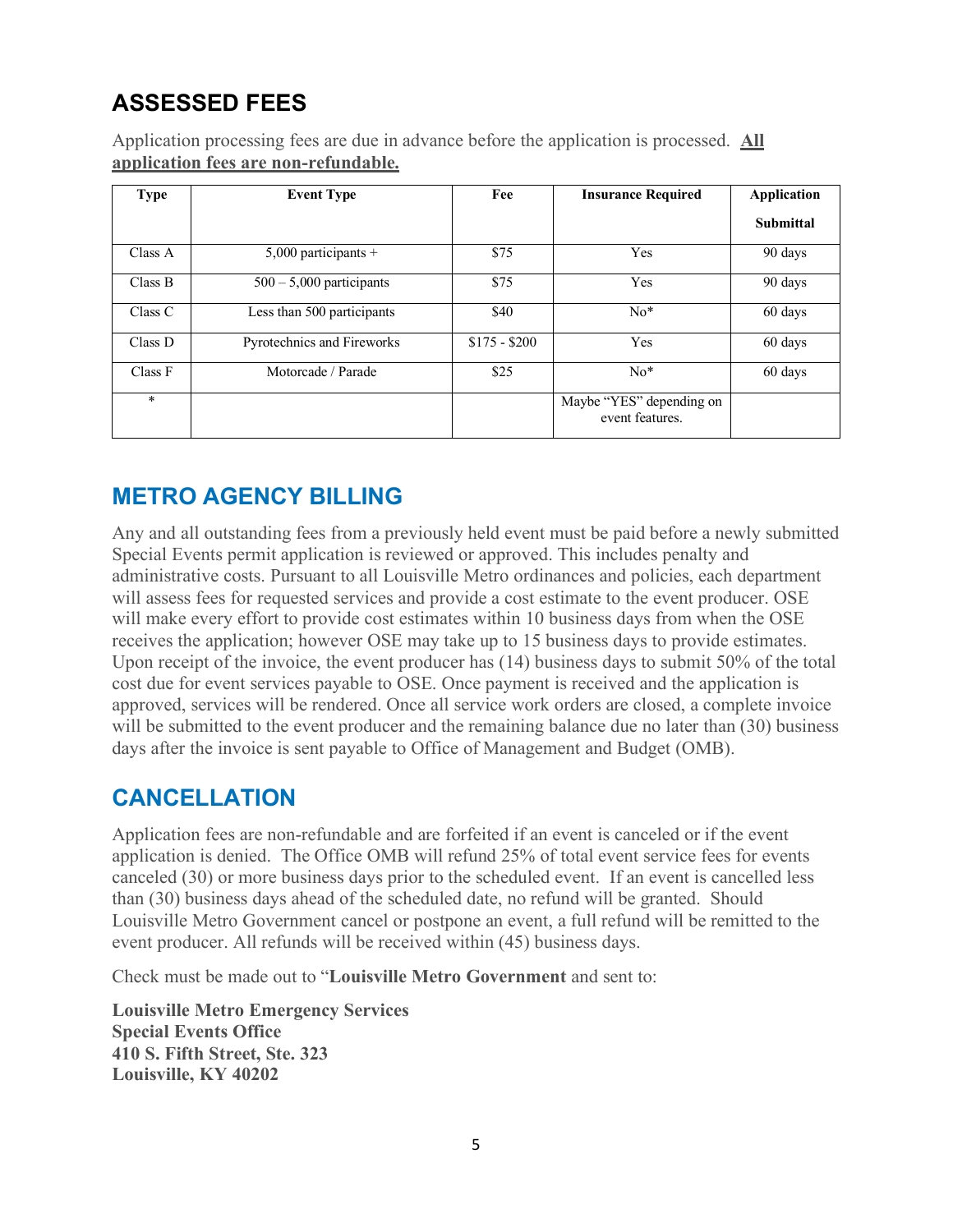## **SPECIAL EVENTS CHECKLIST**

#### <span id="page-6-0"></span>**CERTIFICATES OF INSURANCE/PERMITS AND LICENSES**

All appropriate insurance permits and licenses must accompany the Special Event application. Accordingly, if a festival or event is going to be held on public property and/or Metro property with over 500 participants, or if alcoholic beverages are served, then the event producer must comply with the following requirements before an event application is reviewed, approved and a permit is issued.

#### **General Liability:**

Event producers, businesses and not-for-profit entities must submit a *Certificate of Insurance* providing proof of a commercial *General Liability Insurance* policy, written on an occurrence basis for bodily injury, personal injury, and property damage, including products/completed operations liability, with a minimum limit of liability of \$1,000,000 per occurrence / \$2,000,000 aggregate. The event producer and its vendors must list Louisville/Jefferson County Metro Government as an additional insured on all commercial *General Liability* policies.

#### **Personal Liability:**

An event producer is not a business or not-for-profit entity, but is an individual who expects more than 500 participants at the event and/or intends to serve or sell alcoholic beverages at the event, or have inflatables, the event producer must submit a *Certificate of Insurance* providing proof of personal liability insurance, through either a homeowners policy or other *Liability Insurance* policy, in an amount not less than \$500,000 combined single limit per occurrence. If alcohol is going to be served or sold by an individual event producer, regardless of the size of the event the *Certificate of Insurance* must specify that *Incidental/Host Liquor Liability* coverage is provided for that particular event and specify the date of the event. Accordingly, if the same individual event producer decides to hire a vendor to service or serve or sell alcoholic beverages, rather than providing the alcohol themselves, they must follow the instructions under *Liquor Legal Liability Insurance.* The same individual event producer, when using a vendor to provide carnival rides or inflatables, must also obtain *General Liability Insurance* from the vendor.

If a hot air balloon will be a feature, the vendor will need to submit a Certificate of Insurance with Aircraft Liability with \$2,000,000/\$4,000,000 coverage and Workers Compensation.

#### **Louisville Metro's insurance disclaimer**

All event related insurance policies must state that Louisville Metro, with reasonable notice to event producers, reserves the right to require insurance of event producers and/or vendors for activities other than those specifically mentioned, or to increase the minimum acceptable limits of liability.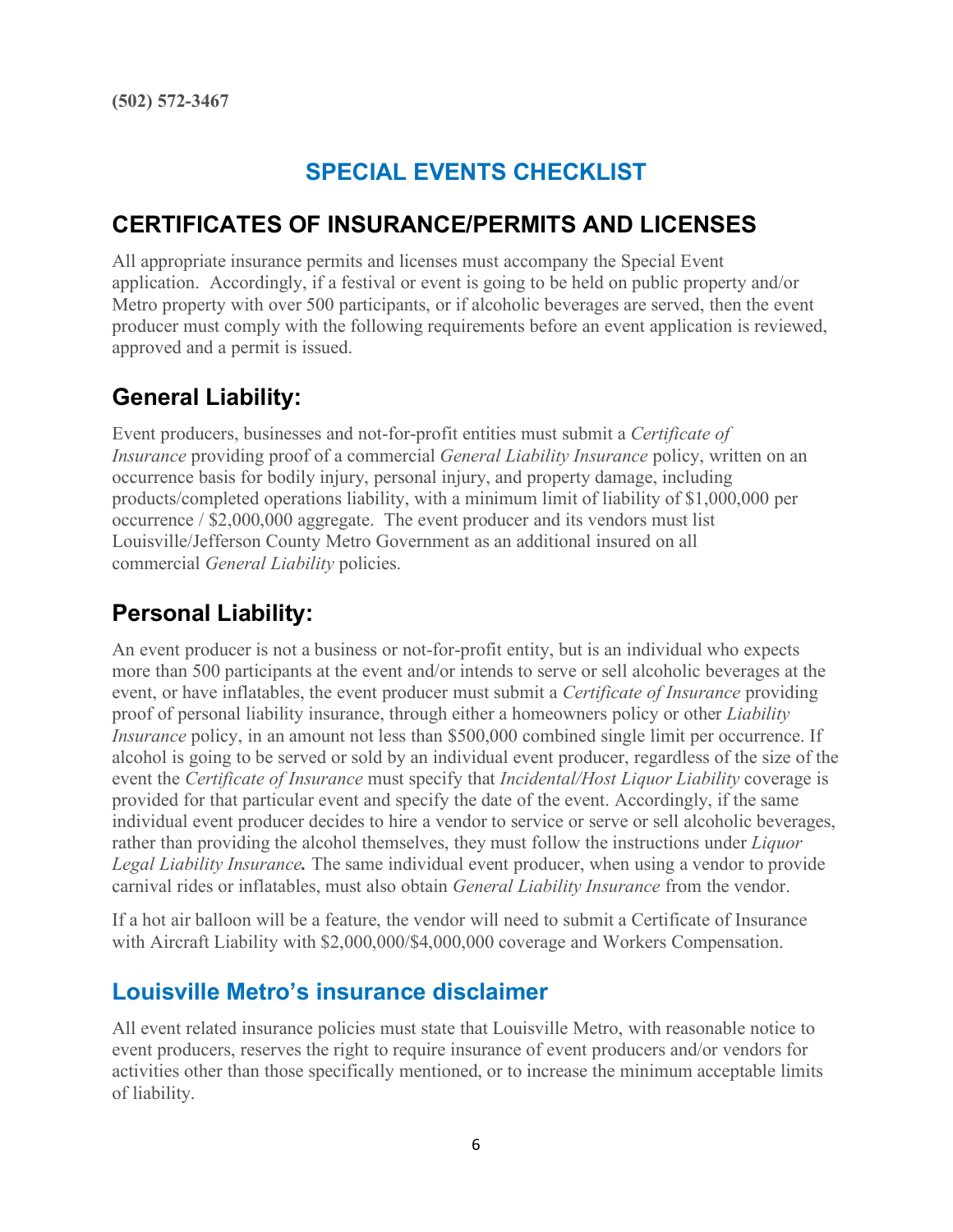All *Certificates of Insurance* required for an event must be submitted by event producers at least (30) business days prior to the event. Approval of insurance by Louisville Metro does not in any way relieve or decrease the insurance liability of an event producer or vendor. Louisville Metro does not represent the specified limits of liability or coverage or policy forms are sufficient or adequate to protect the interest or liability of the event producer or vendor. All insurance must be placed with insurance companies with an AM Best rating of no less than A-VI unless special approval is obtained from Louisville Metro Risk Management Division.

## **Carnival Rides and Inflatables**

If an event includes carnival rides or inflatables on Metro property, a Certificate of Insurance must accompany the application from the carnival ride or inflatable company stating Louisville/Jefferson County Metro Government is added as an additional insured. Accordingly, if events are held on Waterfront or Belvedere property, these entities must also be included as additional insured along with proof of commercial General Liability Insurance. Whoever is operating the ride or inflatable must also include proof of Workers Comp coverage.

**Insurance & Liability**

**Risk Management Division 611 W. Jefferson Street Louisville, KY 40202**

**(502) 574-3404**

## **Temporary Alcoholic Beverage License:**

Events providing alcohol shall be required to supplement the security plan with sworn uniformed law enforcement officers.

If an event producer plans to serve or sell alcoholic beverages at an event, the event producer must submit an application for a *Temporary Alcoholic Beverage License* to the Metro Louisville Forward Department, Permits and Licenses Division and the Kentucky State Alcoholic Beverage Control Commission, along with a required *Certificate of Insurance* in the amount of \$1,000,000 per occurrence / \$2,000,000 aggregate.

## **Liquor Legal Liability:**

#### [Example of COI](file://svfs04/emausers$/dlsweeney/Forms%20Special%20Events/COIs/COI%20example%20GL%20with%20WC%20and%20Liq%20Liability%20LMG%20only.pdf)

If an event producer has a business which manufactures, distributes, sells, or serves alcoholic beverages, and intends to serve or sell alcoholic beverages at an event, the event producer must submit a *Certificate of Insurance* providing proof of a *Liquor Legal Liability Insurance* policy or properly endorsed *General Liability* policy. Accordingly, if an event producer hires a vendor to serve or sell alcoholic beverages, rather than providing the alcohol themselves, they must submit a *Certificate of Insurance* from the vendor providing proof of a *Legal Liability Insurance* policy or properly endorsed *General Liability* policy.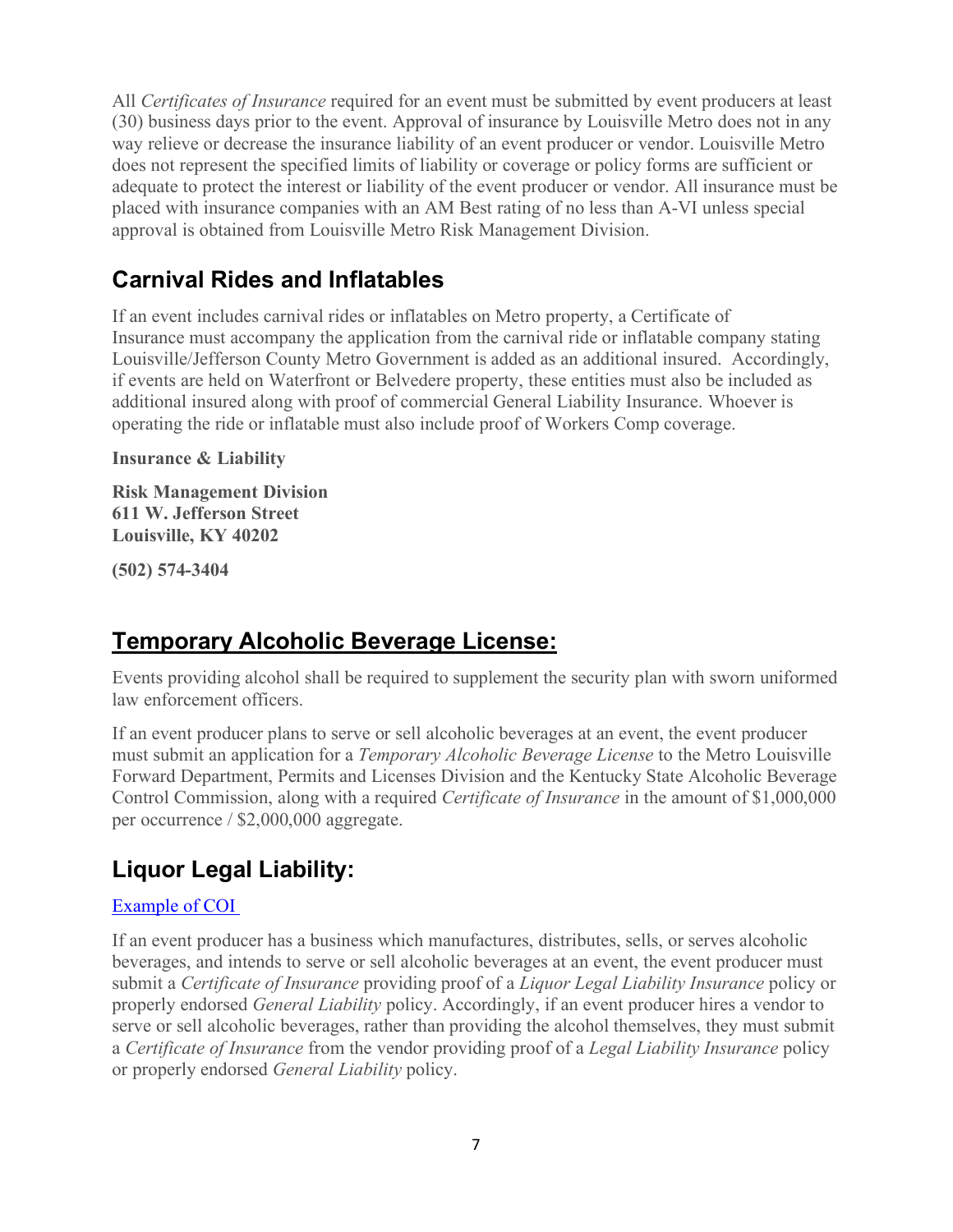In either case, the minimum acceptable limit of liability of \$1,000,000 per occurrence / \$2,000,000 aggregate applies. This requirement applies to the business or group which serves or sells the alcohol. The firm which is required to supply the *Liquor Legal Liability Insurance* policy must list Louisville Metro Government and any Metro owned venues hosting an event as additional insured on the policy.

## **Host Liquor Liability Coverage:**

If an event producer is a business which does not manufacture, distribute, sell or serve alcoholic beverages but intends to serve or sell alcoholic beverages at an event, the event producer's commercial G*eneral Liability policy* should not include the **ISO Form CG 2150 0989** -- liquor liability exclusion amendatory endorsement or similar exclusion limiting coverage for serving or selling alcoholic beverages. Accordingly, if this same event producer decides to hire a vendor to serve or sell alcoholic beverages, rather than providing the alcohol themselves, they must follow the instructions under *Liquor Legal Liability Insurance.*

If an event plans to serve and/or sell alcoholic beverages of any kind, a *Temporary Alcoholic Beverage License* must be obtained from the Louisville Metro Codes & Regulations Department/Licenses and Permits Division following approval from the Kentucky Alcoholic Beverage Control Commission.

#### **[Example of COI](file://svfs04/emausers$/dlsweeney/Forms%20Special%20Events/COIs/Liq%20liabilty%20with%20WC%20COI%20example%20LMG%20&%20WDC%20(host%20liq).pdf)**

**Alcohol Beverage Control**

**Louisville Metro Codes & Regulations Licenses and Permits Division 444 S. Fifth Street, Ste. 200 Louisville, KY 40202 (502) 574-3591 (502) 574-5245 fax**

**Kentucky State Alcoholic Beverage Control 1003 Twilight Trial Frankfort, KY 40601 (502) 564-4850 (502) 564-1442 fax**

[www.abc.ky.gov](http://www.abc.ky.gov/)

<span id="page-8-0"></span>[ABC.Info@ky.gov](mailto:ABC.Info@ky.gov)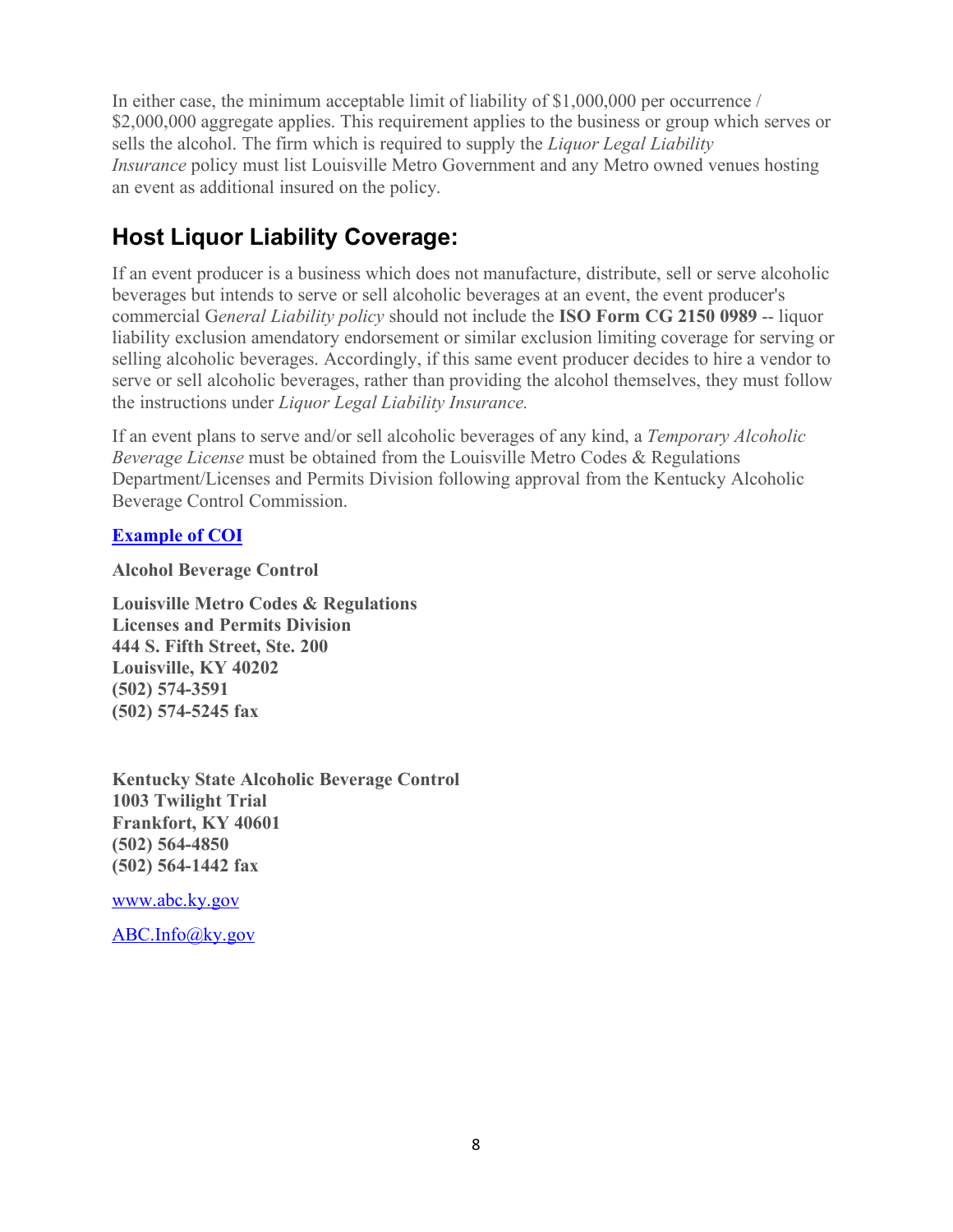## **PERMITS**

## **Electrical:**

If an event needs electrical service for booths, cooking equipment, lighting, sound systems, etc., the event producer must submit an application to the Louisville Forward Department/Permits and Licenses Division for an Electrical Permit. Electrical service at Special Events must be inspected and approved by the Electrical Maintenance Section of the Louisville Metro Public Works & Assets Department.

**Electrical Maintenance 636 E. Gray St. Louisville, KY 40202, (502) 574-3261**

## **Fireworks/Pyrotechnics:**

An event producer must complete the **Fireworks/Pyrotechnics Application** submit the following to the Office of Special Events for fireworks or pyrotechnic displays:

- An application which includes a \$175 processing fee. This fee is in addition to the event application fee.
- Proof of insurance
- Shooter's Resume
- Signed pyrotechnic permit sheet
- Shot list
- Synopsis
- Site map of the display area
- Fall Out Map
- Safety Data Sheets
- Updated Alcohol, Tobacco, Firearms (ATF) license
- Shooter's Driver's License
- Notice of Right to Cancel form.

The application, processing fee and the required documents will be forwarded to the Fire Division having jurisdiction for inspections. A *Certificate of General Liability Insurance* is required, provided by the licensed or approved surplus lines insurer in Kentucky with a satisfactory AM best rating and be in effect for the duration of the event. Required minimum insurance limits are \$1,000,000 per occurrence / \$2,000,000 aggregate with the following specific additional insured language required by Ordinance: "Louisville/Jefferson County Metro Government, its officials, executives, employees and agents, along with Fire Chief (insert name of Fire Chief) (insert name of Fire District), and their officials and personnel are named as additional insureds for the named insured's general liability coverage as respects the (insert date of display) fireworks display at (insert street address of event) , Louisville" Fees will be applied according to the Fire Marshall's inspections. If the event requires a fire apparatus and stand-by crew, either in the urban or suburban area, the following are available for a fee:

#### • **Fire Apparatus**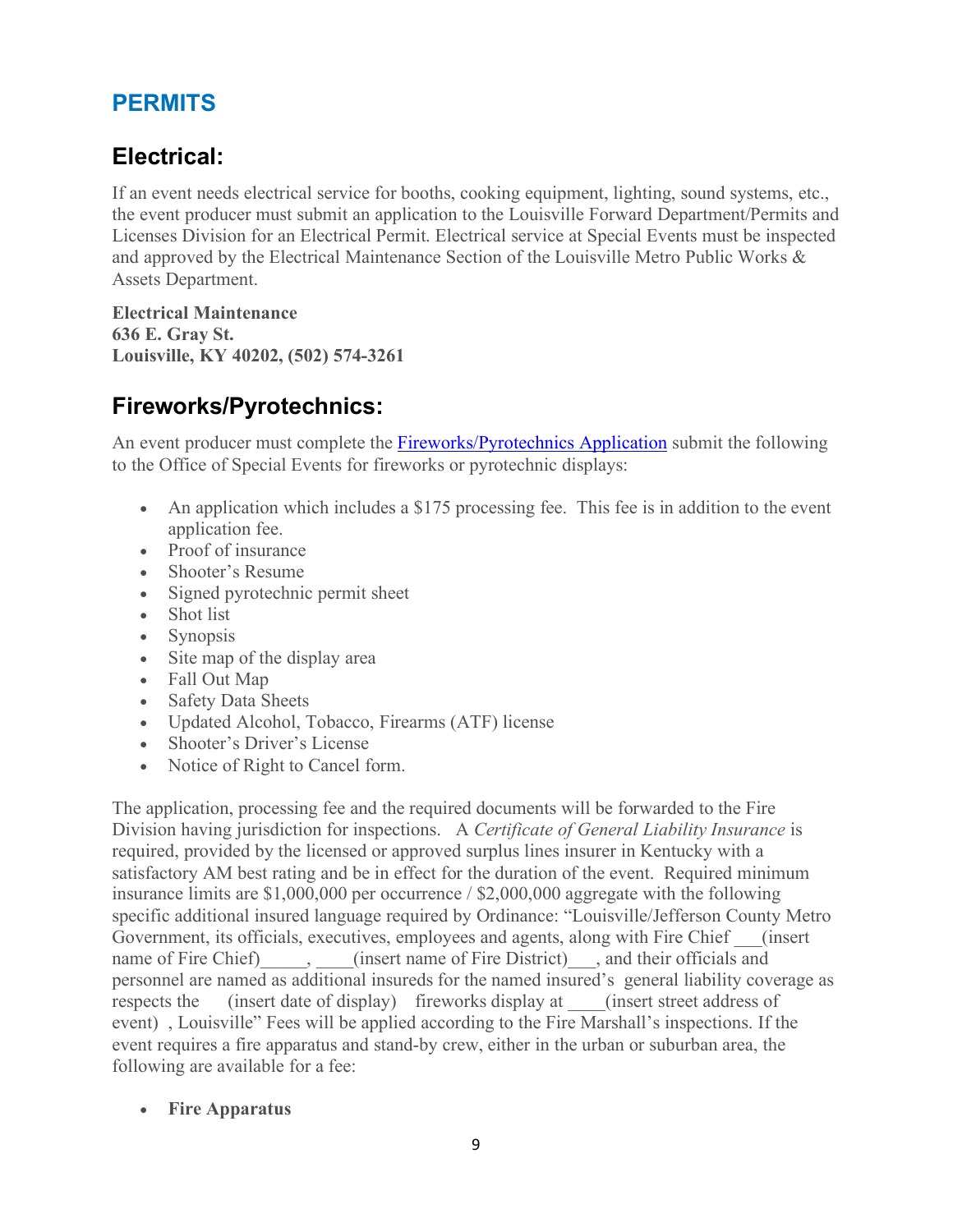- **Officer**
- **Operator**
- **Firefighter**
- **Firefighter/EMT**

Accordingly, if an event producer intends to display fireworks or pyrotechnics and obtains a Fireworks or Pyrotechnics Permit from the Louisville Division of Fire or the Fire District having jurisdiction, or contracts with a fireworks/pyrotechnic vendor who obtains the required permit, the following is required:

- Minimum combined single limit of liability for all displayers is \$1,000,000 per occurrence / \$2,000,000 aggregate (amount may be increased at the discretion of Risk Management based on potential risk associated with the event);
- The firm that actually launches the fireworks must provide a *Certificate of General Liability Insurance* with a minimum limit of liability of \$1,000,000 per occurrence / \$2,000,000 aggregate.

Finally, an event producer must download and fill out and sign a "Fireworks and Pyrotechnics Permit Addendum", which gives notice of the right to cancel a performance for cause (listed on addendum)

## **Health:**

If food or drinks will be served at an event, an application for a Health Permit must be submitted to the Louisville Metro Department of Public Health and Wellness.

Accordingly, if food or drinks (other than pre-packaged) will be sold or served at an event, event producers or individual vendors must obtain a Health Permit from the Louisville Metro Department of Public Health & Wellness. The Health Permit must be obtained and submitted to the Louisville Metro Louisville Forward Department, Permits and Licenses Division before a Special Event permit is issued.

**[Temporary Food Service Application](https://louisvilleky.gov/health-wellness/forms/temporary-food-service-application)**

**Louisville Metro Department of Public Health and Wellness 400 E. Gray Street Louisville, KY 40202**

**(502) 574-6520**

#### **Master Vendor/Vendors:**

If an event producer wants total vending control of an event on Metro or private property, the following is required:

- Submission of a Master Vendor application [Vendor Application Form \(PDF\)](file://svfs04/emausers$/dlsweeney/Forms%20Special%20Events/Master%20Vendor%20Application.pdf) along with a \$75.00 application processing fee;
- Include with the application, a total count of all participating vendors;
- Provide the vending boundaries.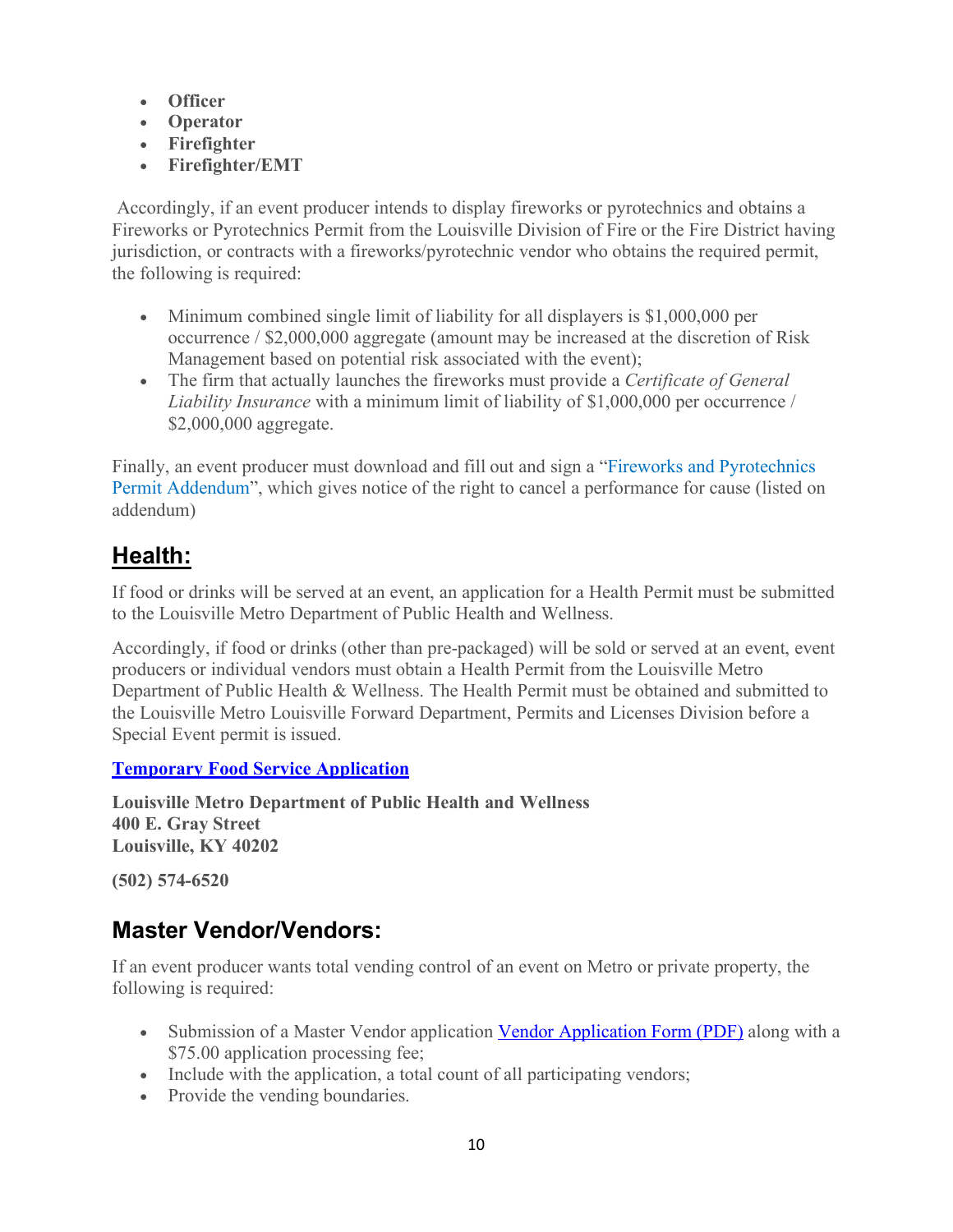A Master Temporary Location Permit is recommended for all major special events. The permit holder will control what vendors sell within the event boundaries and will be responsible for ensuring all vendors within the event boundaries are in compliance with all permitting and other legal requirements including, but not limited to:

- Obtaining Personal Conveyance and Health Permits;
- Obtaining a tax ID number from the Commonwealth of Kentucky Department of Revenue;
- Registering with the Louisville Metro Revenue Commission.

#### **Mobile Food Truck Vendors:**

Licensed Food truck vendors may contact PARC when needing to bag meters.

#### **Louisville Metro Public Works & Assets Department**

A Right-of-Way permit will be required for single mobile food truck vending functions.

[\(Right-of-Way Permit Application\)](file://svfs04/emausers$/dlsweeney/Forms%20Special%20Events/Right%20of%20Way%20Permit%20application.pdf)

**Public Works Permit Division 444 S. Fifth Street, Ste. 400 Louisville, KY 40202**

**(502) 574-3121 (502) 574-3310 fax**

[www.louisvilleky.gov/publicworks](https://louisvilleky.gov/government/public-works)

## **Additional vendor information**

- If a vendor has purchased a license prior to a major event taking place, the vendor must contact Louisville Forward before the scheduled event to ensure availability of the desired locations;
- If a major event overlaps a vendor's desired location, the vendor will be required to get permission from the Master Vendor, and pay an additional \$20.00 vendor fee in advance;
- Any vendor selling unpackaged food or drinks must also apply for and receive permits from the Louisville Metro Department of Public Health and Wellness.

## **Vending Location and Personal Conveyance:**

If an event takes place on public property (i.e. public streets and rights-of-ways) and is used to vend products, food or drinks, the following is required:

- Submission of a Special Events Permit application along with Vendor Application Form (PDF)
- A permit for each fixed location and mobile vendor within an event's boundaries;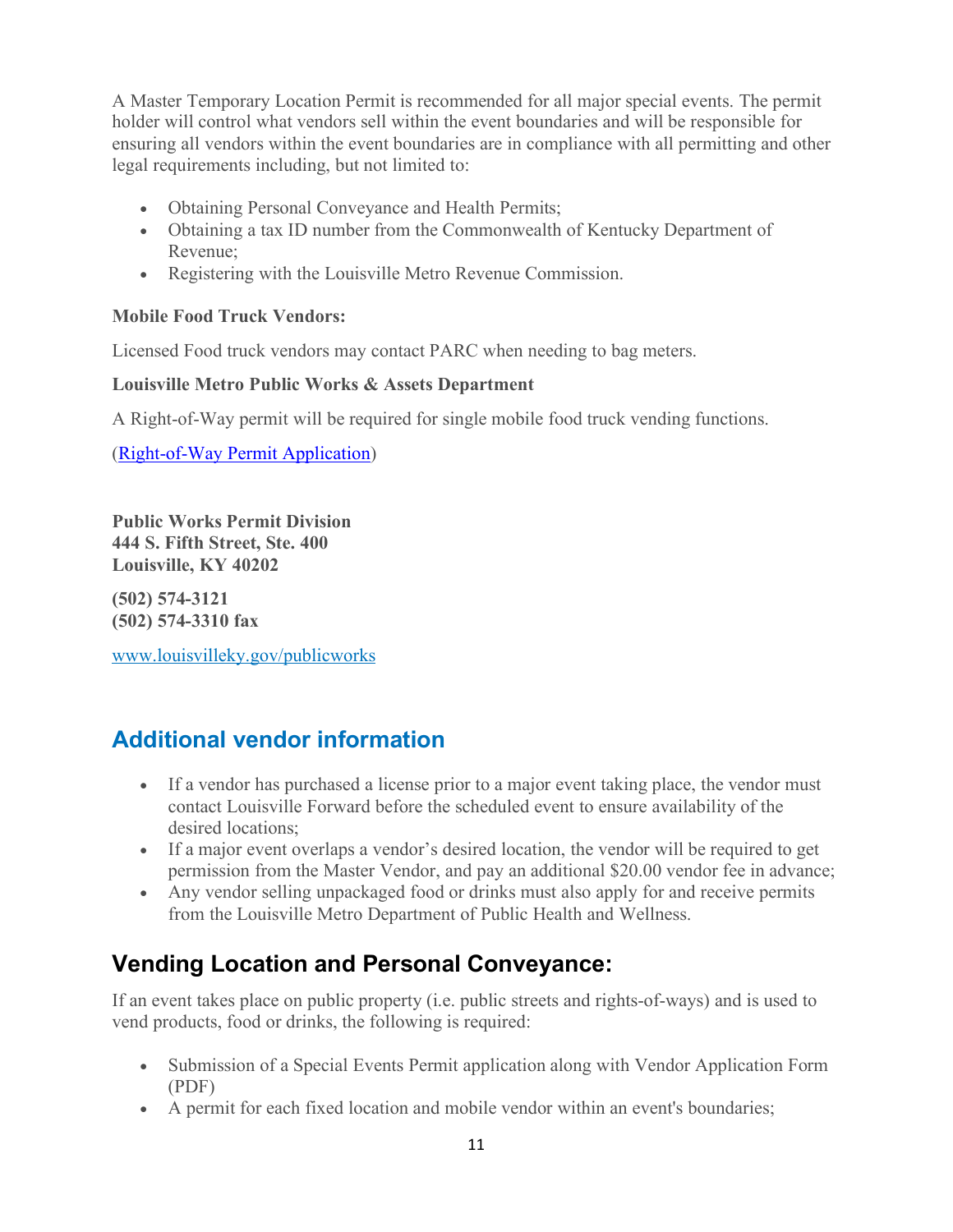- The vending permit identification card must be posted in a conspicuous location at a fixed location accessible to inspectors from the Louisville Forward Department/Permits and Licenses Division;
- The vendor permit identification card must be worn by each mobile-vendor during an event;
- The permit fee paid by an event producer will be determined by the number of fixed vendors and mobile vendors listed on the Master Vendor Permit application;
- It is the responsibility of an event producer to collect the appropriate permit fee from each vendor.

**Louisville Metro Codes & Regulations Licenses and Permits Division 444 S. Fifth Street, Ste. 200 Louisville, KY 40202 (502) 574-3591 (502) 574-5245 fax**

## **Private Event Building Code:**

As of November 19, 2013, private events using temporary structures not open to the public, whether on public or private property, that do not charge an admission fee and will be occupied by less than 1,000 occupants, do not require Special Events tent permits.

#### **Pole Banners:**

If pole banners are needed for a special event, [the following is required](https://louisvilleky.gov/public-works/document/street-banner-guidelines) :

- Submission of a pole banner permit application along with a \$25 application processing fee;
- A signed Hold Harmless Clause must accompany the application;
- Art work must be reviewed for approval and meet specifications;
- Pole banners must display the city seal;
- Banners are not permissible above entrances, exits or where there is a steady flow of vehicle traffic.

## **Tent or Temporary Structures:**

If an event producer is using tents or temporary structures, the following is required:

- Submission of a tent or temporary permit application along with a \$125.00 application processing fee;
- A Certificate of Flame Resistance;
- Site map and staking plan;
- Contact the Department of Public Works & Assets when tents or temporary structures will be placed on the right-of-way.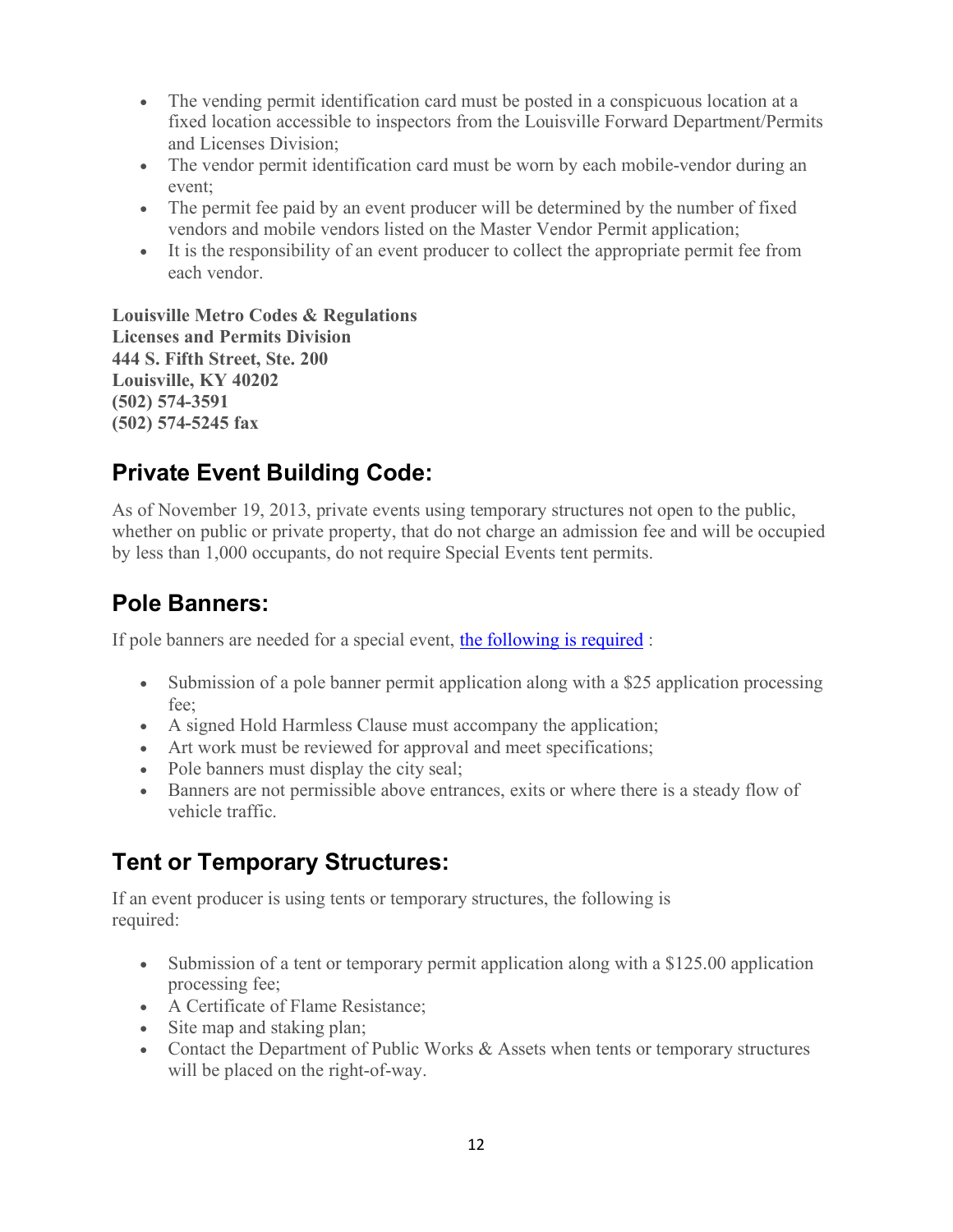#### **A structure 400 sq. ft. or larger with closed sides**

#### **A structure 700 sq. ft. or larger with open sides**

Once the application and the supporting documents have been submitted and reviewed, the Department of Louisville Forward will inspect:

- All structures to ensure proper installation and safety regulations are in accordance with the Kentucky Building Code;
- All electrical panels, connections, cooking and heating fuel (storage distributions).

## **Additional Fire Requirements for Event or Festival Tents**

- Any tent used while cooking must be made of flame retardant material and have a label that has a National Fire Protection Associations (NFPA) approved fire retardant listing;
- All cooking and open flame operations must have a fire extinguisher that is approved for that operation on site;
- All deep fat cooking operations must have a type "K" fire extinguisher on site;
- No tent used for cooking is permitted within (20) feet of any non-rated tent or any combustibles.

**Louisville Metro Public Works & Assets Department/ Temporary Structures on the Rightof-Way**

**Permit Division 444 S. Fifth Street, Ste. 100 Louisville, KY 40202**

**(502) 574-3121 or (502) 574-3321**

**(502) 574-3310 fax**

[www.louisvilleky.gov/publicworks](https://louisvilleky.gov/government/public-works)

## **Filming Production:**

When filming in a business or residential area, the following is required:

- Submission of a Special Event Permit application along with a \$40 application processing fee;
- A list of all filming locations and time frames;
- Site map indicating filming sites and time frames;
- Written notification must be provided to the affected residents and businesses for awareness;
- Do not remove, trim or cut vegetation or trees unless previously approved by the property owner or the department of Public Works & Assets;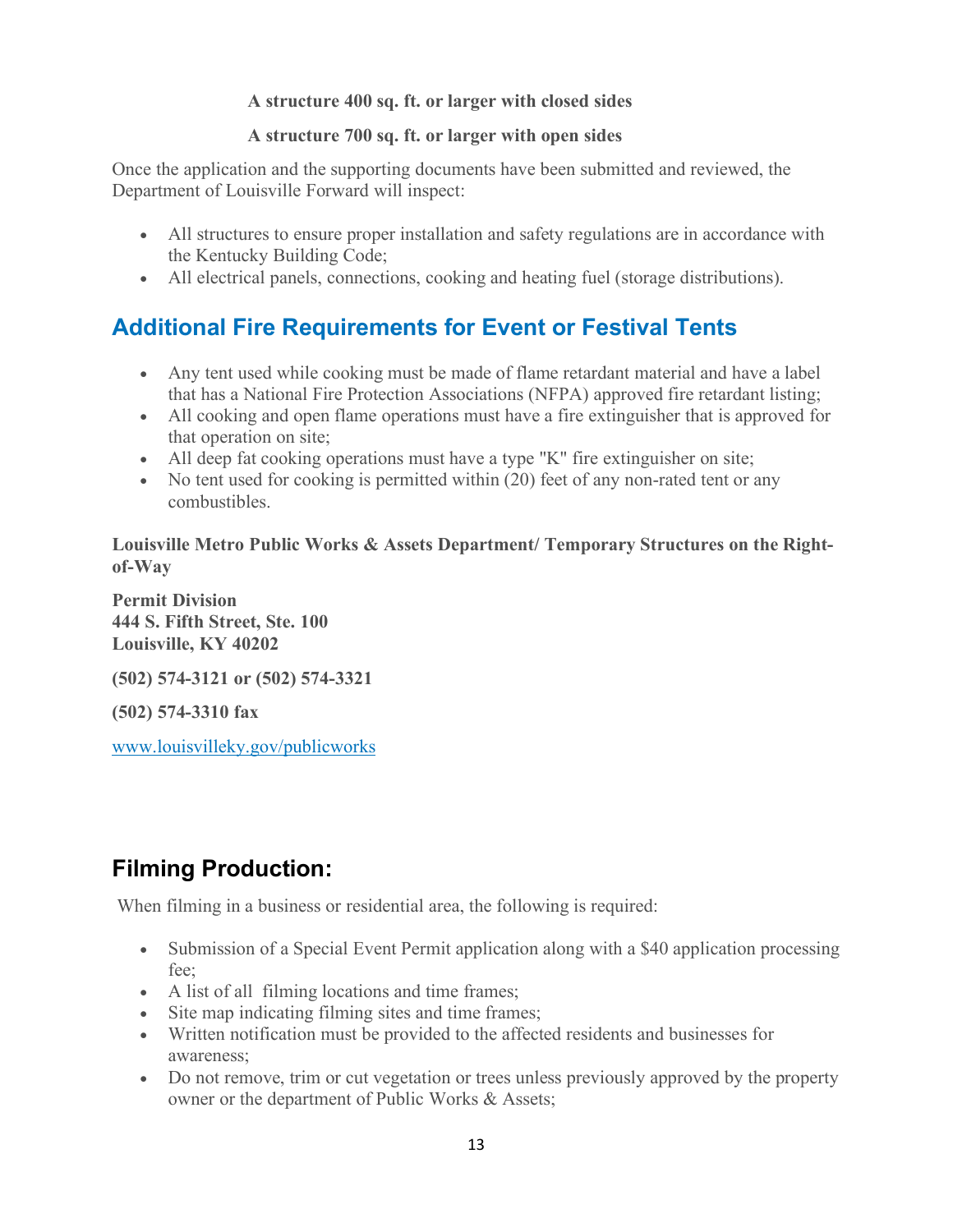- Adhere to the noise ordinance pursuant to Louisville Metro Codified Ordinance Chapter [99;](http://www.amlegal.com/nxt/gateway.dll/Kentucky/loukymetro/titleixgeneralregulations/chapter99noise?f=templates$fn=default.htm$3.0$vid=amlegal:louisville_ky$anc=JD_Chapter99)
- All sets and props must be removed immediately after use;
- Do not trespass;
- Louisville Metro Government reserves the right to require insurance based upon the complexity and scope of the filming production.

**Louisville Metro Emergency Services Special Events Office 410 S. Fifth Street, Ste. 323 Louisville, KY 40202 (502) 572-3467 (502) 589-2266 fax**

#### **Recycling and Waste Reduction Plans:**

If an event is anticipating a total of 500 people or more, an event producer is required to submit a Recycling and Waste Reduction Plan with the Special Events application. The submittal of this plan assists event producers in considering how to reduce landfill-bound waste at an event and provide an avenue for city officials to hold event producers accountable for proper disposal of recyclables and landfill-bound waste. To learn more, please refer to the [Event Recycling Guide:](https://louisvilleky.gov/file/specialeventrecyclingguide-october2014pdf)

The Recycling and Waste Reduction Plan is approved by the Division of Solid Waste Management Services and must include the following:

- A site map of the festival or event area, showing the location and size of recycling and garbage collection dumpsters;
- The names and contact information of individuals and/or groups responsible for managing recycling and garbage services during and after the festival or event;
- A list of locations where all recycling and garbage collection will be transported and disposed, if recycling and garbage collection is being self-managed.

*Events smaller than 500 people are strongly encouraged to follow the requirements listed above.*

## **Required Terms During Event:**

- Recycling containers are available at a *minimum* 1:1 ratio with garbage containers;
- Recycling and garbage containers are clearly labeled, easily distinguishable, and placed beside one another;
- Recycling containers must accept *(at a minimum)* cardboard, mixed paper, plastic bottles and cups, aluminum cans, and glass bottles.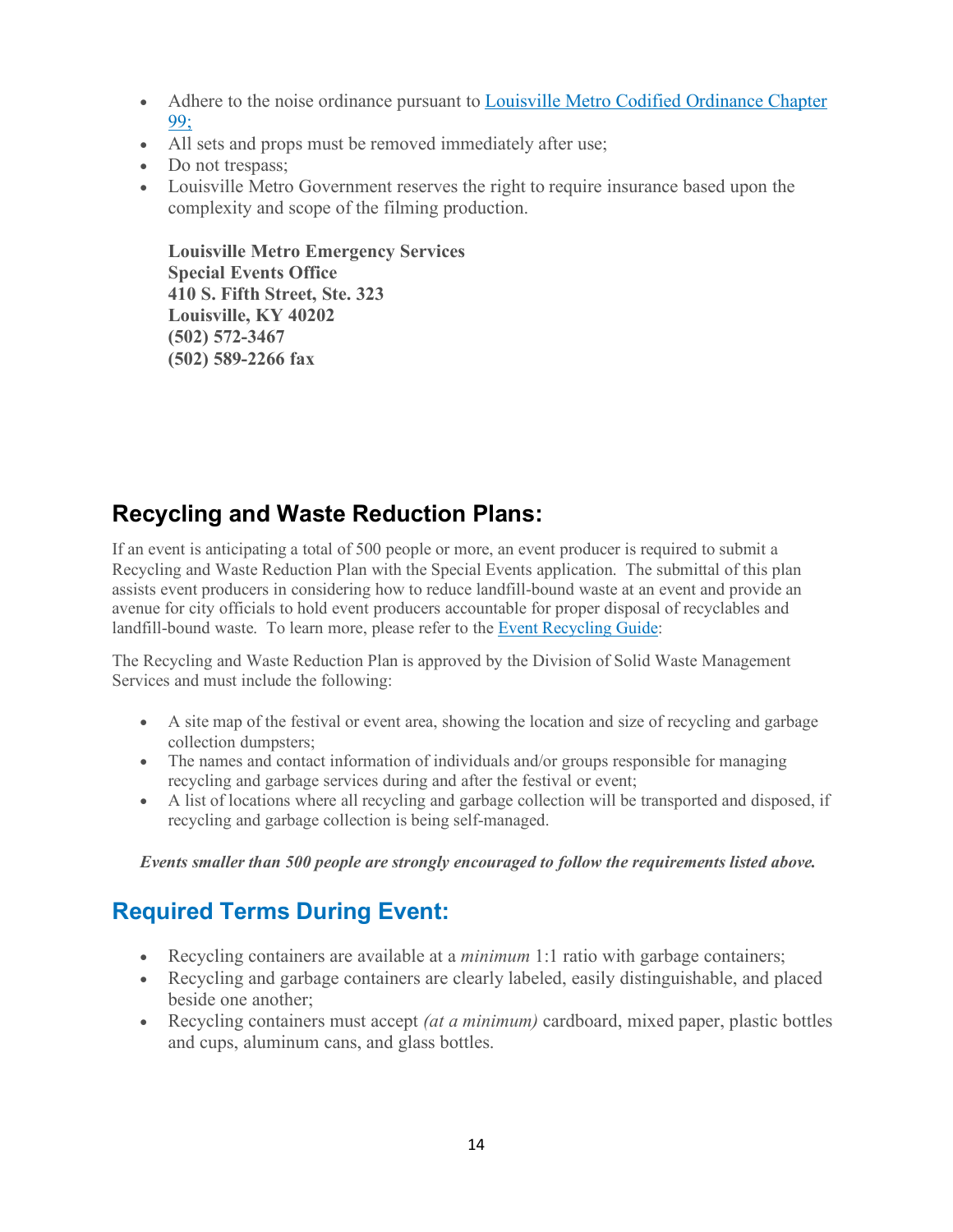## **Recycling & Waste management options**

- Contact Louisville Metro's Solid Waste Management Services to determine logistics for the city to manage collection, transport, and dispose of recycled and landfill-bound materials;
- Hire a private hauler to manage collection, transport, and disposal of recycled and landfill-bound materials;
- Self-manage collection, transport and disposal of recycled and landfill-bound materials to an appropriate recycling processing facility and landfill.

**Louisville Metro Public Works & Assets Department Solid Waste Management Division 600 Meriwether Avenue Louisville, KY 40217**

**(502) 574-3571 (502) 574-4155 fax**

## **RESTROOM FACILITIES**

Occupational Safety and Health Administration (OSHA) and the Louisville Metro Department of Public Health and Wellness require event producers provide: one chemical-type toilet for every 500 people and one handicap chemical-type toilet per every ten units (if permanent restroom facilities are not available at an event venue) and if total number of units is less than ten, one handicap chemical-type toilet should be made available.

|               | <b>Hours of Operation</b> |                |                |                         |                |                |                |                |                |                |
|---------------|---------------------------|----------------|----------------|-------------------------|----------------|----------------|----------------|----------------|----------------|----------------|
| No.<br>People | $\mathbf{1}$              | $\overline{2}$ | 3              | $\overline{\mathbf{4}}$ | 5              | 6              | 7              | 8              | 9              | 10             |
| $1 - 50$      | $\mathbf{1}$              | $\mathbf{1}$   | $\mathbf{1}$   | 1                       | $\overline{2}$ | $\overline{2}$ | $\overline{2}$ | $\overline{2}$ | $\overline{2}$ | $\overline{2}$ |
| 50-100        | $\overline{2}$            | $\overline{2}$ | $\overline{2}$ | $\overline{2}$          | 3              | 3              | 3              | 3              | $\overline{3}$ | 3              |
| 100-250       | $\overline{2}$            | $\overline{2}$ | $\overline{2}$ | $\overline{2}$          | $\overline{2}$ | 3              | 3              | 3              | 3              | 3              |
| 250-500       | $\overline{2}$            | $\overline{4}$ | $\overline{4}$ | 5                       | 6              | $\overline{7}$ | 9              | 9              | 10             | 12             |
| 500-1,000     | $\overline{4}$            | 6              | 8              | 8                       | 9              | 9              | 11             | 12             | 13             | 13             |
| 2,000         | 5                         | 6              | 9              | 12                      | 14             | 16             | 18             | 20             | 23             | 25             |
| 3,000         | 6                         | 9              | 12             | 16                      | 20             | 24             | 26             | 30             | 34             | 38             |
| 4,000         | 8                         | 13             | 16             | 22                      | 25             | 30             | 35             | 40             | 45             | 50             |

## **Portable Restroom Unit Estimator**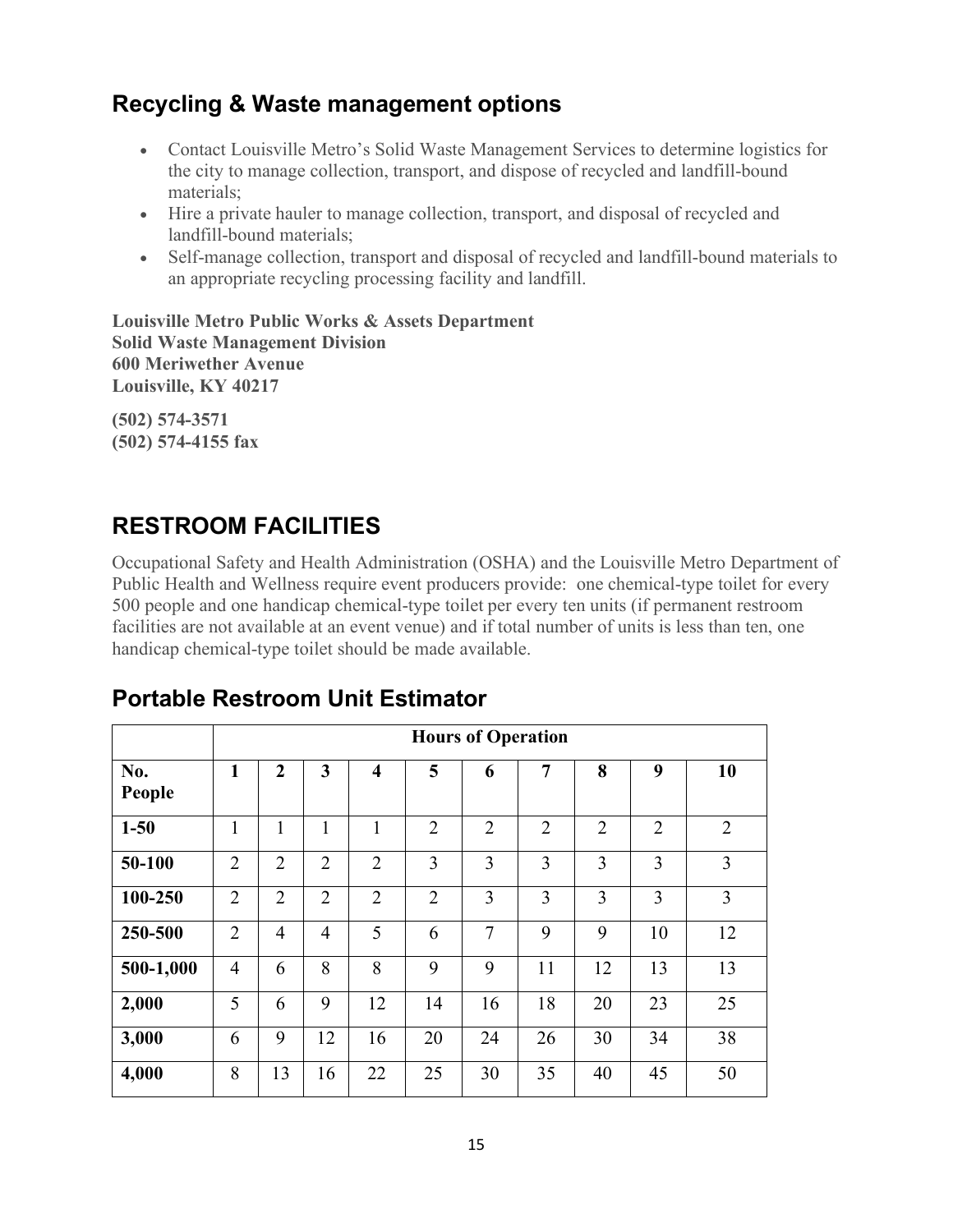| 5,000  | 12 | 15 | 20 | 25  | 31  | 38  | 44  | 50  | 56  | 63  |
|--------|----|----|----|-----|-----|-----|-----|-----|-----|-----|
| 6,000  | 12 | 15 | 23 | 30  | 38  | 45  | 53  | 60  | 68  | 75  |
| 7,000  | 12 | 18 | 26 | 35  | 44  | 53  | 61  | 70  | 79  | 88  |
| 8,000  | 12 | 20 | 30 | 40  | 50  | 60  | 70  | 80  | 90  | 100 |
| 10,000 | 15 | 25 | 38 | 50  | 63  | 75  | 88  | 100 | 113 | 125 |
| 12,500 | 18 | 31 | 47 | 63  | 78  | 94  | 109 | 125 | 141 | 156 |
| 17,500 | 22 | 44 | 66 | 88  | 109 | 131 | 153 | 175 | 197 | 219 |
| 20,000 | 25 | 60 | 75 | 100 | 125 | 150 | 175 | 200 | 225 | 250 |

#### **HOW TO USE THIS CHART**

Use the chart to calculate the number of portable restrooms needed for adequate sanitation conditions.

**1.** Determine the total hours of the event, and use the longest day if the event spans multiple days

**2.** Determine the total number of people to attend, the peak day and if the event spans multiple days

**3.** Plan for more if food and beverages are being served and if there are intermissions causing a surge in people seeking restrooms.

**4.** If alcohol is being served, add 15-20% more restrooms.

**5.** Don't forget to order handicapped units and hand sanitizers for each unit.

**6.** Keep in mind that this is an estimate. One unit provides approximately 200 uses.

**7.** OSHA and the Louisville Metro Department of Public Health and Wellness require an event producer provide one chemical-type toilet for every 500 people if permanent restroom facilities are not available at an event venue.

#### **Security and Traffic Control**

It is the responsibility of an event producer to provide adequate security for an event. The type and location of the event, presence of alcoholic beverages, availability of sufficient Louisville Metro Police personnel and other factors will determine the amount of security needed at any event. Louisville Metro may require an event producer to provide private security, hire off-duty police officers. **As of 2021, Louisville Metro will no longer provide on-duty police officers for security, traffic control and crowd control unless a contract or agreement with the city is approved.** 

The Louisville Metro Police Department and the Louisville Division of Fire or Suburban Fire District having jurisdiction will have the exclusive right and responsibility to determine the extent of police protection and private security protection at an event. The Louisville Metro Police Command Staff and Fire Marshall assigned to a particular event will have sole discretion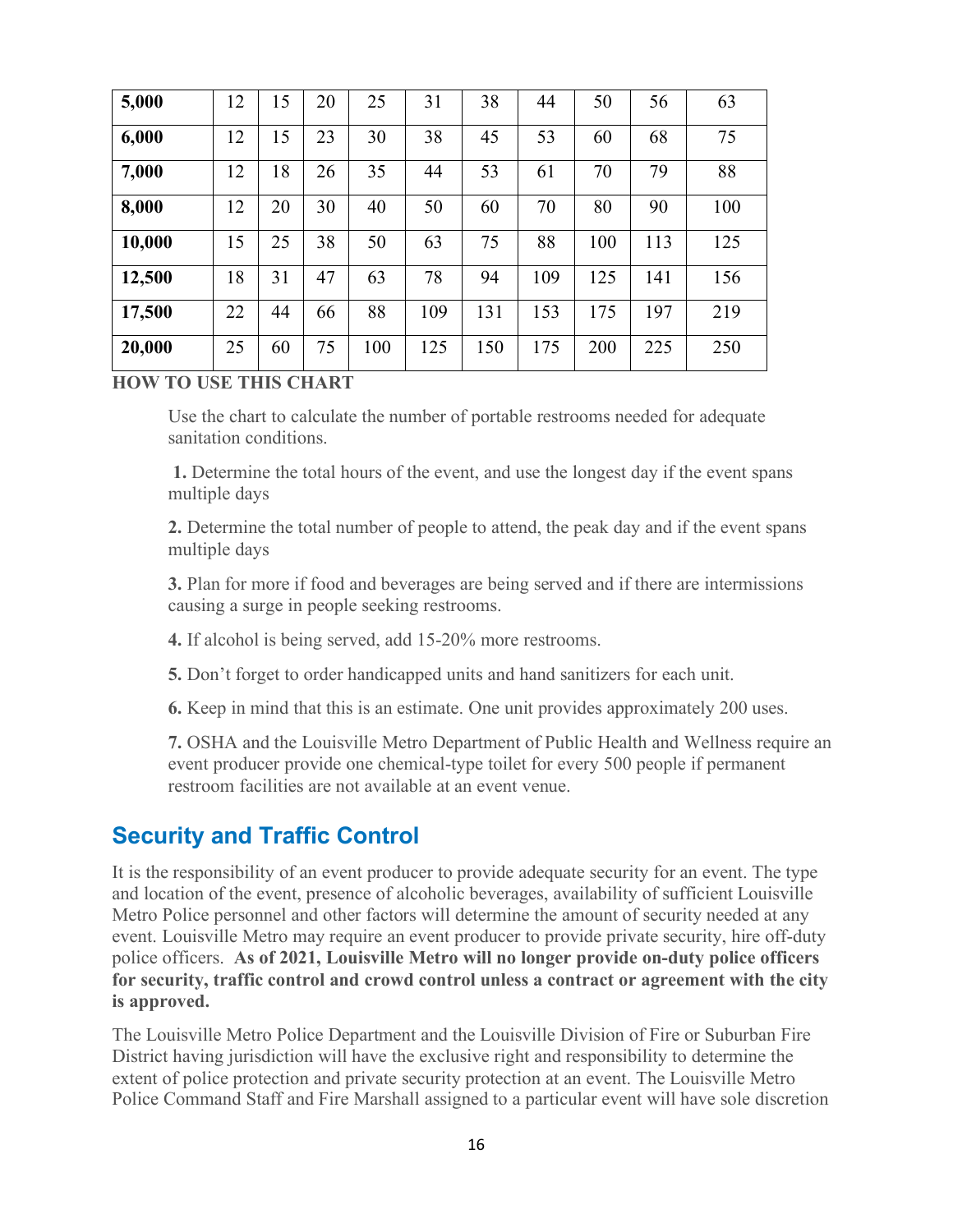in all matters pertaining to security, traffic and crowd control at Special Events in the Louisville Metro area.

**PLEASE NOTE: A roster listing ALL off-duty police officers to include their code numbers and phone numbers MUST be provided to the Office of Special Events representative handling the processing of a permit application NO LESS than one week before the start of the event.** The earlier the better, for if the security plan is not approved by the LMPD, an event may be denied and other logistical costs and expenses that may be incurred might not be able to have refunded to the event organizer.

**Louisville Metro Government will not accept responsibility** for providing on-duty personnel for the following:

Gate security Beer/alcohol sales security Security for VIPs and celebrities Security for money handling Stage security Overnight security or security outside event hours Private parking lot security Security for event equipment trailers supplies, etc.

#### **Traffic Control Plan**

If an event requires a partial or full closure of streets located in the public right-of-way, the event producer is required to provide a traffic control plan. All traffic control measures associated with the proposed event must conform to Part-6 of the Manual on Uniform Traffic Control Devices (MUTCD), [www.mutcd.fhwa.dot.gov.](http://www.mutcd.fhwa.dot.gov/)

The plan may include but, not be limited to:

- Signage, barricades, flashing boards, cones or other commonly used traffic control devices;
- Provide legible map showing the proposed closures (lane, road, alley or right of way) and the associated detour routes.

When closing streets, sidewalks, alleys or other areas located within the public right-of-way for an event, the following is required:

- Affected residents and businesses must be notified at least (30) business days before an event;
- **Proof of notification** of all residents, businesses and other affected parties must be attached to a Special Event Permit application;
- At least 75% of all affected residents and businesses must sign a street-closing petition;
- Signage and Meters are required upon request to close any city streets;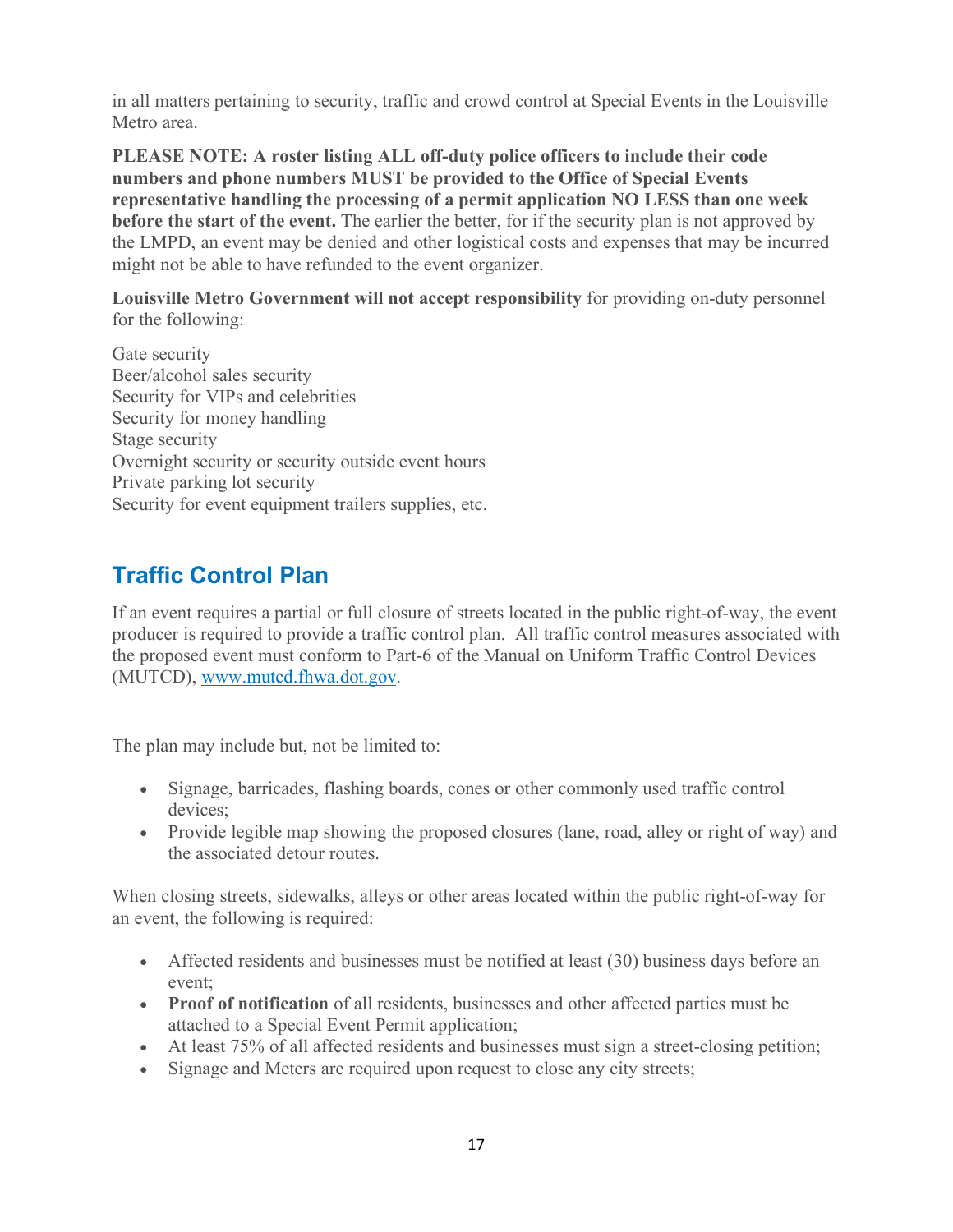- A street closing press release and camera-ready site map must be provided to local media outlets (14) business days prior to an event;
- If an event is planned or proposed on a state-maintained road, contact the Permitting Division of the Kentucky Department of Transportation, District Five;
- Event producers are responsible for renting, placing and removing signage and other traffic control devices used for the event.

For those events where LMPD is responsible for traffic control, a statement to that effect is required on the Special Event Permit Application. **If event organizers utilize private companies for traffic control,** *they may be required to use LMPD's traffic control plan.*

**Louisville Metro Police Department Community Events Unit 400 South First Street Louisville, KY 40202**

**(502) 574-7565 (502) 574-2149 fax**

## **Bridge closures**

Kentucky controls fully the Lincoln, Kennedy, East End, and Clark Memorial (2<sup>nd</sup> Street) bridges. To close any of the aforementioned bridges, you must:

- Submit a State Encroachment application to close the bridge or any state-maintained right-of-way to the Department of Highways;
- Notify the permitting division of the Kentucky Transportation Cabinet and apply for an Encroachment Permit. You would contact the KTC at:

**Department of Highways, District Five 8310 Westport Road Louisville, KY 40242 (502) 210-5400** 

If you apply to close the Clark Memorial Bridge, you contact the Jeffersonville Mayor's Office at (812) 283-6633, ext. 5116 and let them know of your intentions.

#### **PERMITS FOR SHOOTING ANY FILM OR COMMERCIAL ON THE AFOREMENTIONED BRIDGES, EVEN WITHOUT A CLOSURE, REQUIRE A FILM PERMIT APPLICATION BE FILLED OUT AND EMAILED TO THE SPECIAL EVENTS OFFICE.**

To close either the Sherman Minton (I-64) or Lewis and Clark ("East End) bridge, you will need to contact the Indiana Department of Transportation at<https://www.in.gov/indot/2501.htm>

You may call the INDOT Permit section at 317-233-6938 for assistance.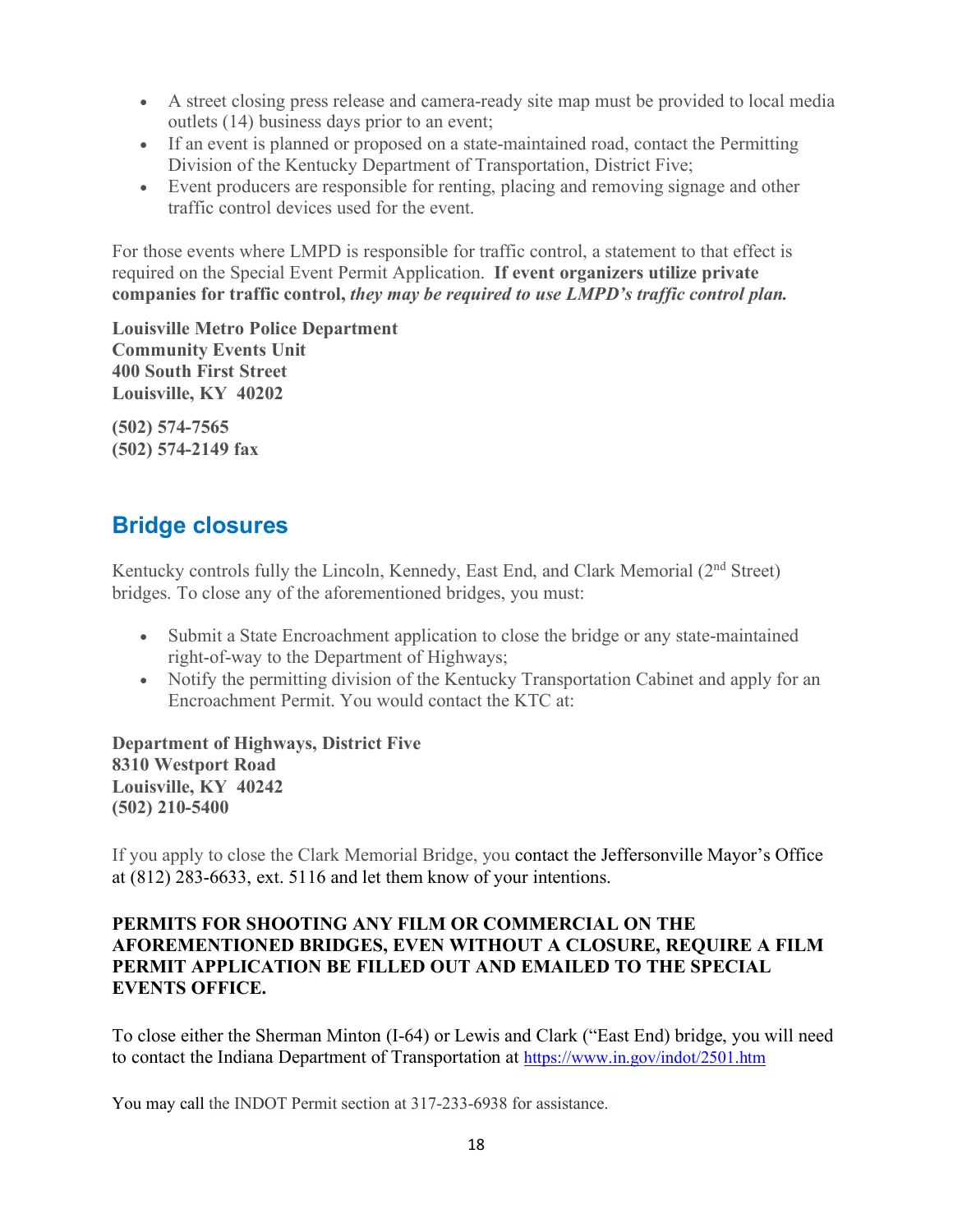## <span id="page-19-0"></span>**Supporting Agencies for Special Events**

#### **LOUISVILLE METRO EMERGENCY MEDICAL SERVICES (LMEMS)**

Louisville Metro Emergency Medical Services (LMEMS) will provide EMS coverage for special events across the community. Coverage is required per the table below. Coverage needs to be requested at least (15) business days prior to the scheduled event. By doing so, it will help LMEMS determine staff type, staffing requirements and ensure safety for all participants. Accordingly, coverage will be based on expected participants, special needs or risk factors and the nature of the event. EMS coverage must be provided at all events defined as 'major events'.

| <b>Event Type</b>      | <b>EMS Crew</b> |
|------------------------|-----------------|
| $5,000$ participants + |                 |
| 5,000 to 15,000        |                 |
| More than $15,000$     |                 |

LMEMS reserves the right to refuse coverage at an event if minimal staffing requirements are not mutually agreed upon, or if inadequate notice is given regarding coverage needs. Event producers hiring LMEMS to cover a special event will be asked to enter into a contract that defines the following:

- Event dates and times;
- Number of units needed for adequate coverage;
- Any changes in the event date, time, location, etc. must be communicated to LMEMS as soon as possible;
- Fees will be assessed on a case-by-case basis.

| <b>EMS</b> Type         | <b>Description</b>                                                                                                                                                        | Fee                                            |
|-------------------------|---------------------------------------------------------------------------------------------------------------------------------------------------------------------------|------------------------------------------------|
| <b>ALS</b><br>Ambulance | A dedicated, fully-equipped ambulance staffed<br>with at least one paramedic and one emergency<br>medical technician;                                                     | Contact LTC<br>John Johnson<br>with EMS        |
| ALS Bike<br>Team        | At least one paramedic and one emergency<br>medical technician on bicycles (particularly<br>useful for large crowds in areas with little or no<br>vehicle accessibility); | <b>Contact LTC</b><br>John Johnson<br>with EMS |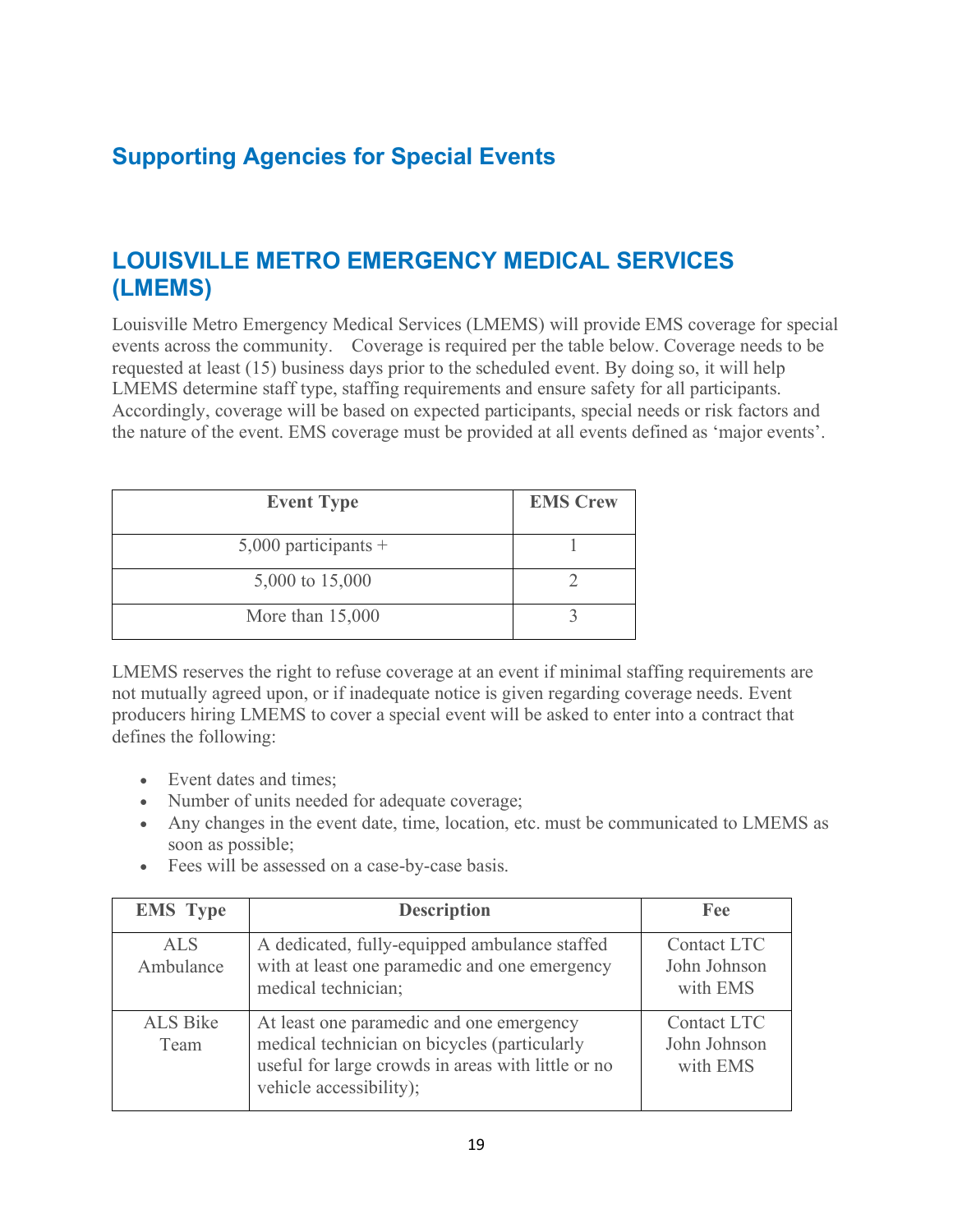| <b>BLS</b><br>Ambulance | A dedicated, fully-equipped ambulance staffed<br>with two emergency medical technicians                                                       | Contact LTC<br>John Johnson<br>with EMS |
|-------------------------|-----------------------------------------------------------------------------------------------------------------------------------------------|-----------------------------------------|
| <b>BLS</b> Bike<br>Team | T No emergency medical technicians on bicycles<br>(particularly useful for large crowds in areas with<br>little or no vehicle accessibility). | Contact LTC<br>John Johnson<br>with EMS |

These services include the following:

- The LMEMS crew will be assigned to an event and will not be available to make emergency calls outside of the event venue. Event producers will not be charged travel time to and from the event; however LMEMS will charge the standard Louisville Metro Government mileage reimbursement rate. If additional crews are required, they will be provided at their designated hourly rate.
- LMEMS reserves the right to require the event producer to provide hydration stations (non-alcoholic beverages) at an outdoor event if the combination of temperature and humidity are 85 degrees and above. The number of hydration stations required will be based on the anticipated size of the event and expected attendance.
- If any sort of mass casualty incident occurs at an event which causes large numbers of participants to need medical attention, the producer of the festival or event shall bear the costs of additional LMEMS personnel and equipment required at the scene according to the rates listed above.

**Louisville Metro Emergency Medical Services (EMS) 834 E. Broadway, 5th Floor Louisville, KY 40204**

**(502) 574-4260**

#### **LOUISVILLE METRO PARKS DEPARTMENT (Parks)**

Parks must be contacted for events being held in Metro Parks. \*\*Note - there are publicly accessible greenspaces in Louisville Metro (i.e. The Parklands) that are privately owned and operated. It is the responsibility of the event producer to contact and receive permission from the property owner.

#### **Louisville Metro Parks**

Louisville Metro Parks Reservations Office 1080 Amphitheater Road Louisville, KY 40214 (502) 386-5865

#### **PARKLANDS:**

21st Century Parks 471 West Main Street, Suite 202 Louisville, KY 40202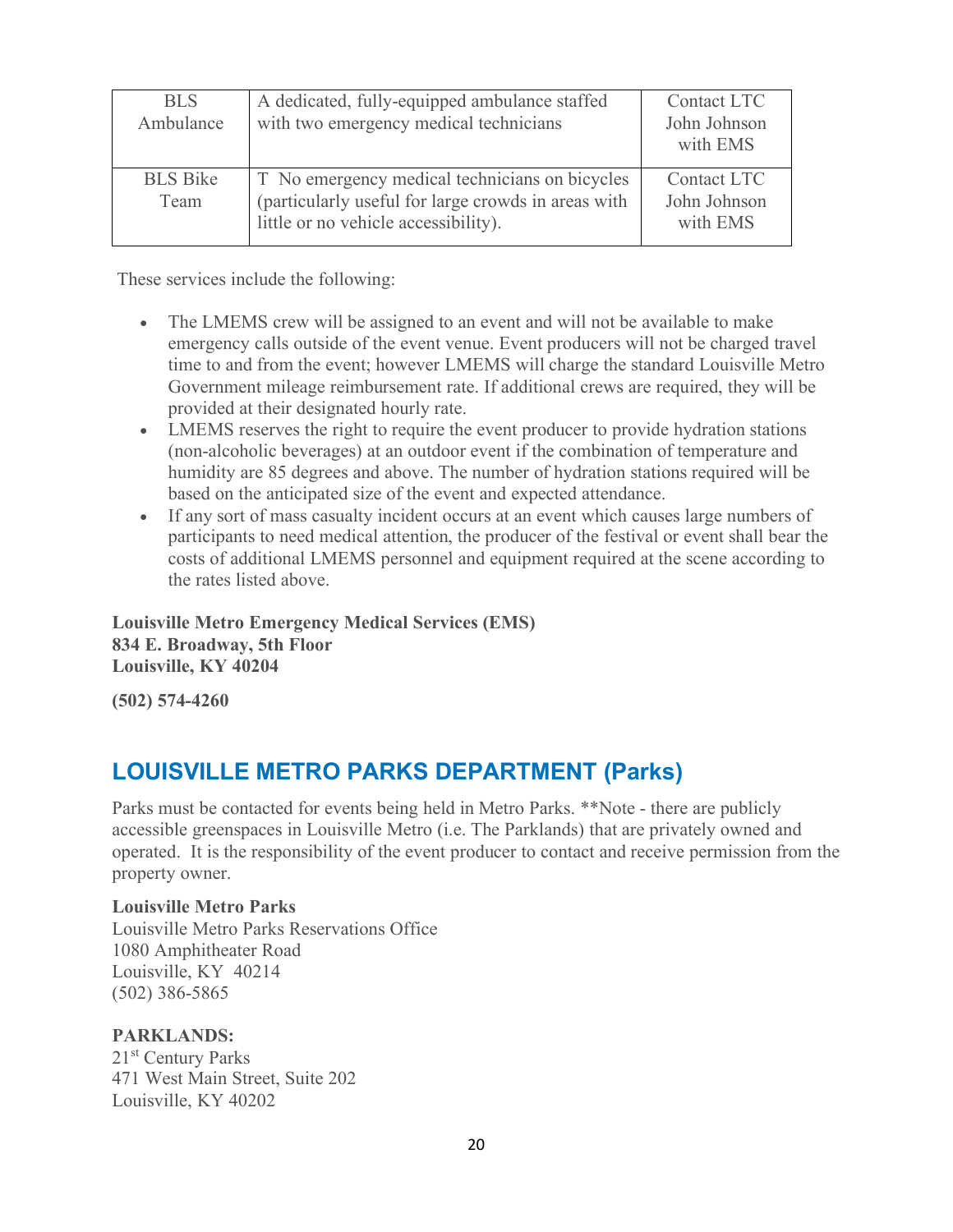#### (502) 584-0350 **LOUISVILLE METRO PARKING AUTHORITY (PARC)**

#### **Meter Bagging**

| <b>Parking</b><br><b>Meters</b> | <b>Hours of Operation</b> | <b>Time</b>                       | Cost                |
|---------------------------------|---------------------------|-----------------------------------|---------------------|
| On-street<br>Parking            | Monday – Friday           | After 6:00pm $&$<br>Before 7:00am | \$5.00 per<br>space |
| On-street<br>Parking            | Saturday & Sunday         | All Day                           | \$5.00 per<br>space |

*For any event that occurs during normal hours of operation, (Monday – Friday, 7am to 6pm), the standard rate structure applies –(see PARC web site)* **Louisville Metro Parking Authority (PARC)/On-street Parking 215 W. Muhammad Ali. Blvd. Louisville, KY 40202 (502) 574-3817** [www.louisvilleky.gov/PARC/](https://louisvilleky.gov/government/parking-authority-parc/parc-services)

#### **Louisville Metro Parking Authority (PARC)/Off-street Parking**

Off-street Parking /Garage/Surface Lots

#### **LOUISVILLE METRO MAYOR'S OFFICE**

*Events requested to be held in the Rotunda are considered on a case-by-case basis.*

**Louisville Metro Mayor's Office/Rotunda**

**Metro Hall 527 W. Jefferson St. Ste. 400 (502) 574-2003**

#### **LOUISVILLE METRO WATERFRONT DEVELOPMENT**

In addition to a Louisville Metro event application, event producers must also submit a separate Special Events Permit application to the Waterfront Development Corporation (WDC) if they plan to host an event at **Waterfront or on the Belvedere**. Contact the WDC for a copy of their permit application.

<https://louisvillewaterfront.com/about-wdc/permits/>

**Waterfront Development 129 River Road Louisville, KY 40202 (502) 574-3768**